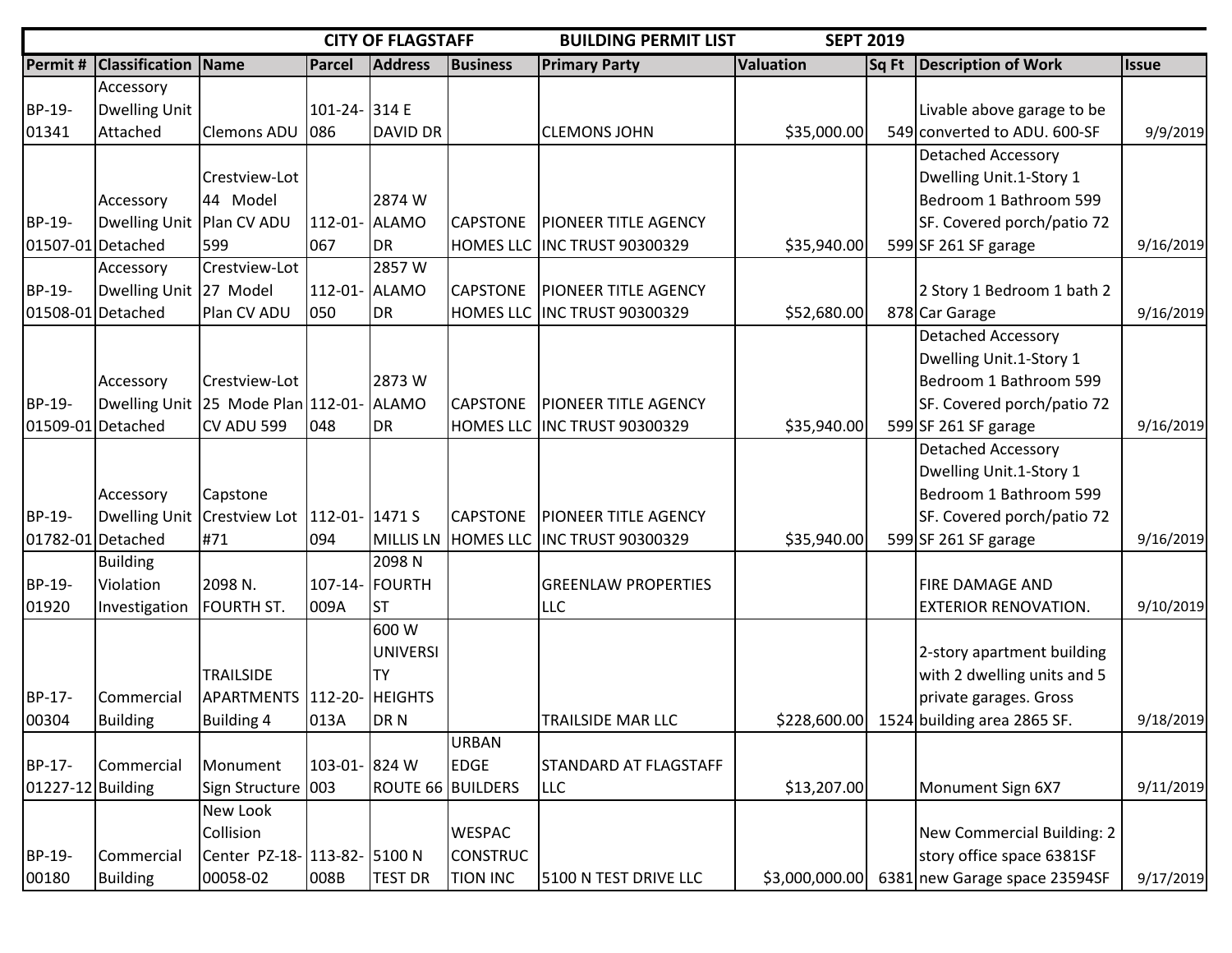|                   |                 |                                |                |                |                              |                                |                  | Senior living facility with<br>independent living (R-2; 123 |           |
|-------------------|-----------------|--------------------------------|----------------|----------------|------------------------------|--------------------------------|------------------|-------------------------------------------------------------|-----------|
|                   |                 |                                |                |                |                              |                                |                  | dwelling units) assisted                                    |           |
|                   |                 |                                |                |                |                              |                                |                  | living units (I-1; 64 sleeping                              |           |
|                   |                 |                                |                |                | <b>MCSHANE</b>               |                                |                  | units) and memory care                                      |           |
|                   |                 | Civitas Senior                 |                |                | <b>CONSTRUC</b>              |                                |                  | units (I-2; 18 sleeping units).                             |           |
|                   |                 | Living-                        |                | 3100 E         | <b>TION</b>                  |                                |                  | Gross building area =                                       |           |
| BP-19-            | Commercial      | <b>Buildings 12</b>            |                | 106-08- BUTLER | <b>COMPANY</b>               |                                |                  | 215425 SF; Total occupant                                   |           |
| 00510             | <b>Building</b> | & 3                            | 005H           | <b>AVE</b>     | <b>LLC</b>                   | SUNNYVALE LANDCO LLC           | \$27,300,890.00  | $load =$                                                    | 9/10/2019 |
|                   |                 |                                |                |                | <b>MCSHANE</b>               |                                |                  | Private/tenant parking                                      |           |
|                   |                 |                                |                |                | <b>CONSTRUC</b>              |                                |                  | garage building.                                            |           |
|                   |                 | Civitas Senior                 |                | 3100 E         | <b>TION</b>                  |                                |                  | Southernmost building at                                    |           |
| BP-19-            | Commercial      | Living-Garage   106-08- BUTLER |                |                | <b>COMPANY</b>               |                                |                  | the northwest portion of                                    |           |
| 00510-01 Building |                 | #1                             | 005H           | <b>AVE</b>     | <b>LLC</b>                   | SUNNYVALE LANDCO LLC           | \$27,300,890.00  | the building site.                                          | 9/10/2019 |
|                   |                 |                                |                |                | <b>MCSHANE</b>               |                                |                  |                                                             |           |
|                   |                 |                                |                |                | <b>CONSTRUC</b>              |                                |                  |                                                             |           |
|                   |                 | Civitas Senior                 |                | 3100 E         | <b>TION</b>                  |                                |                  |                                                             |           |
| BP-19-            | Commercial      | Living-Garage   106-08- BUTLER |                |                | <b>COMPANY</b>               |                                |                  |                                                             |           |
| 00510-02 Building |                 | #2                             | 005H           | <b>AVE</b>     | <b>LLC</b>                   | SUNNYVALE LANDCO LLC           | \$27,300,890.00  |                                                             | 9/10/2019 |
|                   |                 |                                |                |                | <b>MCSHANE</b>               |                                |                  |                                                             |           |
|                   |                 |                                |                |                | <b>CONSTRUC</b>              |                                |                  |                                                             |           |
|                   |                 | <b>Civitas Senior</b>          |                | 3100 E         | <b>TION</b>                  |                                |                  |                                                             |           |
| BP-19-            | Commercial      | Living-Garage                  | 106-08- BUTLER |                | <b>COMPANY</b>               |                                |                  |                                                             |           |
| 00510-03 Building |                 | #3                             | 005H           | <b>AVE</b>     | <b>LLC</b><br><b>MCSHANE</b> | <b>SUNNYVALE LANDCO LLC</b>    | \$27,300,890.00  |                                                             | 9/10/2019 |
|                   |                 | Civitas Senior                 |                |                | <b>CONSTRUC</b>              |                                |                  |                                                             |           |
|                   |                 |                                |                | 3100 E         | <b>TION</b>                  |                                |                  |                                                             |           |
| BP-19-            | Commercial      | Living-Garage<br>#4 PZ-17-     | 106-08- BUTLER |                | <b>COMPANY</b>               |                                |                  |                                                             |           |
| 00510-04 Building |                 | 00173-03                       | 005H           | <b>AVE</b>     | <b>LLC</b>                   | <b>SUNNYVALE LANDCO LLC</b>    | \$27,300,890.00  |                                                             | 9/10/2019 |
|                   |                 |                                |                |                | <b>MCSHANE</b>               |                                |                  | Private/tenant parking                                      |           |
|                   |                 | <b>Civitas Senior</b>          |                |                | <b>CONSTRUC</b>              |                                |                  | garage building.                                            |           |
|                   |                 | Living-Garage                  |                | 3100 E         | <b>TION</b>                  |                                |                  | Northernmost building at                                    |           |
| BP-19-            | Commercial      | #5 PZ-17-                      | 106-08- BUTLER |                | <b>COMPANY</b>               |                                |                  | the northwest portion of                                    |           |
| 00510-05 Building |                 | 00173-03                       | 005H           | <b>AVE</b>     | <b>LLC</b>                   | <b>SUNNYVALE LANDCO LLC</b>    | \$273,008,900.00 | the building site.                                          | 9/10/2019 |
|                   |                 |                                |                |                |                              |                                |                  |                                                             |           |
|                   |                 | Civitas Senior                 |                |                | IМ                           |                                |                  |                                                             |           |
|                   |                 | Living-Onsite                  |                | 3100 E         | Greenberg                    |                                |                  | CMU retaining walls (series                                 |           |
| BP-19-            | Commercial      | Retaining Wall 106-08- BUTLER  |                |                | Constructio                  |                                |                  | of 2) at west portion of                                    |           |
| 00510-06 Building |                 | #1                             | 005H           | <b>AVE</b>     |                              | n Company SUNNYVALE LANDCO LLC | \$503,000.00     | building site.                                              | 9/24/2019 |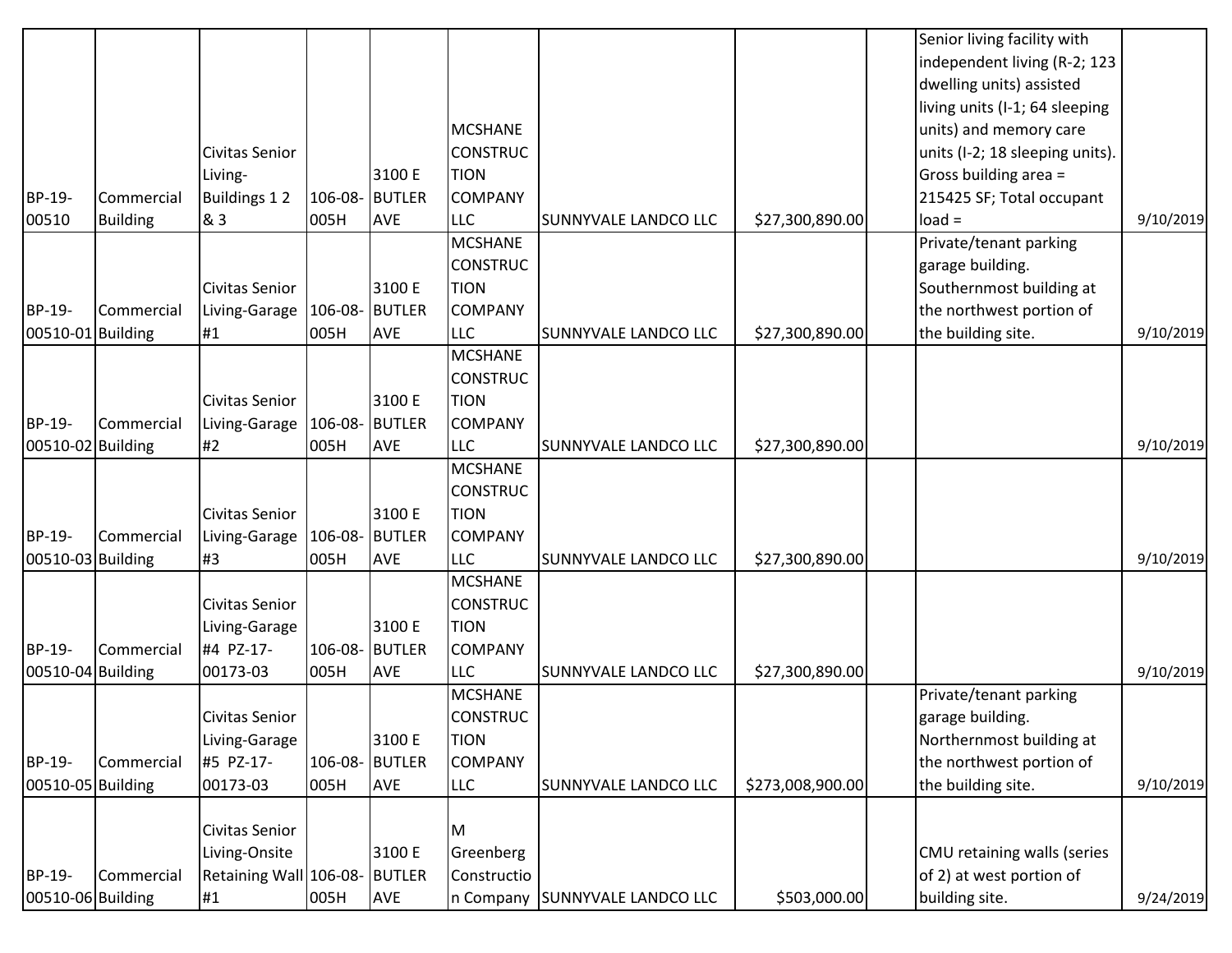|                   |                         |                                             |               |                    | <b>MCSHANE</b>  |                                 |                 |                               |           |
|-------------------|-------------------------|---------------------------------------------|---------------|--------------------|-----------------|---------------------------------|-----------------|-------------------------------|-----------|
|                   |                         | Civitas Senior                              |               |                    | <b>CONSTRUC</b> |                                 |                 |                               |           |
|                   |                         | Living-Onsite                               |               | 3100 E             | <b>TION</b>     |                                 |                 | CMU retaining wall at         |           |
| BP-19-            | Commercial              | Retaining Wall 106-08- BUTLER               |               |                    | <b>COMPANY</b>  |                                 |                 | northeast portion of          |           |
| 00510-07 Building |                         | #2                                          | 005H          | <b>AVE</b>         | <b>LLC</b>      | SUNNYVALE LANDCO LLC            | \$503,000.00    | building site.                | 9/24/2019 |
|                   |                         |                                             |               |                    |                 |                                 |                 |                               |           |
|                   |                         | Civitas Senior                              |               |                    | Iм              |                                 |                 |                               |           |
|                   |                         | Living-Onsite                               |               | 3100 E             | Greenberg       |                                 |                 | CMU retaining walls (series   |           |
| BP-19-            | Commercial              | Retaining Wall 106-08- BUTLER               |               |                    | Constructio     |                                 |                 | of 2) at southeast portion of |           |
| 00510-08 Building |                         | #3                                          | 005H          | <b>AVE</b>         |                 | n Company SUNNYVALE LANDCO LLC  | \$503,000.00    | building site.                | 9/24/2019 |
|                   |                         |                                             |               |                    |                 |                                 |                 |                               |           |
|                   |                         | Civitas Senior                              |               |                    | Iм              |                                 |                 |                               |           |
|                   |                         | Living-Onsite                               |               | 3100 E             | Greenberg       |                                 |                 | Rockery retaining wall at     |           |
| BP-19-            | Commercial              | Retaining Wall 106-08- BUTLER               |               |                    | Constructio     |                                 |                 | northeast portion of          |           |
| 00510-10 Building |                         | #4                                          | 005H          | <b>AVE</b>         |                 | In Company SUNNYVALE LANDCO LLC |                 | building site.                | 9/24/2019 |
|                   |                         |                                             |               | 600 W              |                 |                                 |                 |                               |           |
|                   |                         |                                             |               | <b>UNIVERSI</b>    |                 |                                 |                 | Spa (semi-public; in-ground)  |           |
|                   |                         |                                             |               | <b>TY</b>          |                 |                                 |                 | located at clubhouse (see     |           |
| BP-19-            | Commercial              | Trailside Apt.   112-20-   HEIGHTS          |               |                    | Aloha Pools     |                                 |                 | BP-17-00307) for apartment    |           |
| 00953-02 Building |                         | Spa                                         | 013C          | DR N               | Inc             | TRAILSIDE MAR LLC               | \$40,000.00     | complex approx. 100 SF        | 9/11/2019 |
|                   |                         | Moenkopi                                    |               | 5355N              |                 |                                 |                 |                               |           |
| BP-19-            | Commercial              | Riverworks                                  | 113-13- DODGE |                    | Rooftop         |                                 |                 | Ground mounted 100-panel      |           |
| 01541             | <b>Building</b>         | Solar                                       | 002E          | <b>AVE</b>         | Solar LLC       | <b>BLACK BRADY RAY</b>          | \$143,000.00    | solar array.                  | 9/3/2019  |
|                   |                         | Uncommon                                    |               |                    |                 |                                 |                 |                               |           |
|                   |                         | <b>FOUNDATION</b>                           |               | 910 S              |                 |                                 |                 |                               |           |
| BP-19-            | Commercial              | ONLY PZ-18-                                 |               | 103-04- MILTON     |                 |                                 |                 |                               |           |
| 01860             | <b>Building</b>         | 00206-01                                    | 005           | RD.                |                 | PANDIT ARUN & SHILPA A          | \$13,200,000.00 |                               | 9/19/2019 |
|                   |                         |                                             |               |                    | ALL             |                                 |                 |                               |           |
|                   |                         |                                             |               | 2450 E             | <b>SERVICES</b> |                                 |                 |                               |           |
| BP-19-            | Commercial              | Mission Linen   107-10- HUNTING   UNLIMITED |               |                    |                 |                                 |                 |                               |           |
| 01882             | <b>Building</b>         | Awning                                      | 013A          | <b>TON DR</b>      | <b>INC</b>      | <b>MISSION LINEN</b>            | \$140,000.00    |                               | 9/30/2019 |
|                   | Commercial              |                                             |               |                    |                 |                                 |                 |                               |           |
|                   | <b>Building Multi-</b>  |                                             |               | 5255 E             |                 | STRAIGHTLI   FLAGSTAFF TERRACE  |                 |                               |           |
| BP-19-            | Family Over 3 Flagstaff |                                             |               | 113-37- CORTLAN NE |                 | <b>APARTMENTS INC; RPI</b>      |                 |                               |           |
| 01730             | <b>Units</b>            | Terrace Apts.                               | 002F          | D BLVD             | <b>BUILDERS</b> | SERVICES INC                    | \$6,000,000.00  |                               | 9/3/2019  |
|                   | Commercial              |                                             |               |                    |                 |                                 |                 |                               |           |
|                   | Building                |                                             |               | 1313 S             | AMERICAN        |                                 |                 |                               |           |
| BP-19-            | Repair/Remo             | Travel Inn                                  |               | 103-20- MILTON     | <b>TECHNOLO</b> |                                 |                 |                               |           |
| 00671-01 del/Tl   |                         | Remodel                                     | 001           | RD                 | <b>GIES INC</b> | <b>CASTILLER SONIA I</b>        | \$150,000.00    |                               | 9/30/2019 |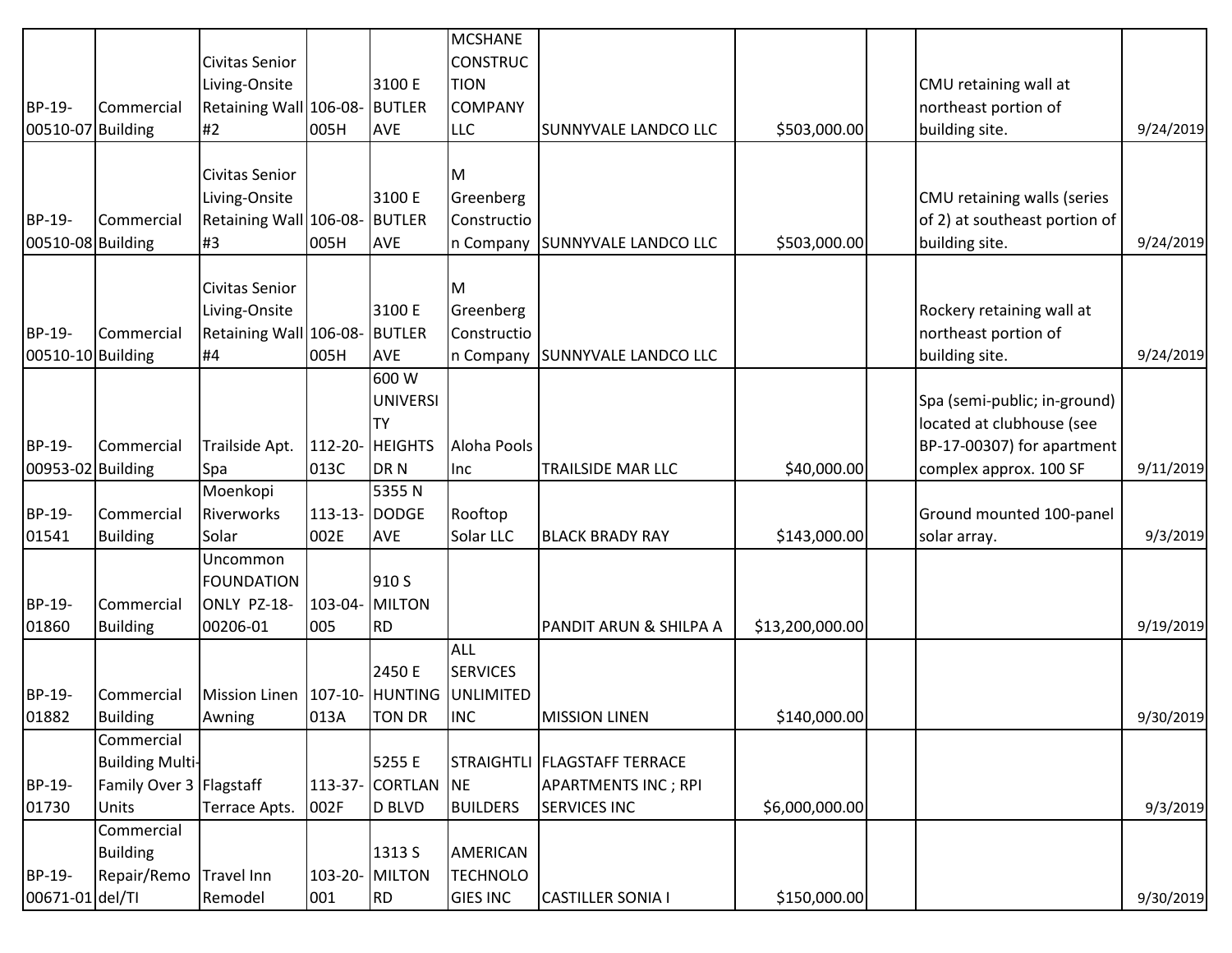|        |                 |                                 |                 |                      |                 |                                      |              | Commercial Kitchen TI 2-       |           |
|--------|-----------------|---------------------------------|-----------------|----------------------|-----------------|--------------------------------------|--------------|--------------------------------|-----------|
|        |                 |                                 |                 |                      |                 |                                      |              | type 1 and 1 type 2 hoods      |           |
|        | Commercial      |                                 |                 |                      |                 |                                      |              | hand sink 3 compartment        |           |
|        | <b>Building</b> |                                 |                 | 3099 W               | Willmeng        |                                      |              | prep sink 3 exhaust fans       |           |
| BP-19- | Repair/Remo     | Mama Johns                      |                 | 116-61- SHAMREL      | Constructio     |                                      |              | duct relocate 2 electrical     |           |
| 00910  | del/TI          | Pizza TI                        | 013             | L BLVD               | n Inc.          | <b>FLAGSTAFF CITY OF</b>             | \$10,000.00  | circuits                       | 9/18/2019 |
|        | Commercial      |                                 |                 | 319S                 |                 |                                      |              |                                |           |
|        | <b>Building</b> |                                 |                 | <b>REGENT</b>        | <b>HUNTER</b>   |                                      |              | Commercial T.I. - 1460-SF      |           |
| BP-19- | Repair/Remo     | Crumbl                          | 104-19- ST STE  |                      | <b>BUILDING</b> |                                      |              | remodel of existing space      |           |
| 01426  | del/TI          | <b>Bakery TI</b>                | 122             | 203                  |                 | <b>GROUP LLC BIG ASPEN PLACE LLC</b> | \$150,000.00 | into cookie bakery.            | 9/24/2019 |
|        | Commercial      |                                 |                 |                      |                 |                                      |              |                                |           |
|        | <b>Building</b> |                                 |                 | 2318N                | <b>COCHISE</b>  |                                      |              |                                |           |
| BP-19- | Repair/Remo     | Twin Pine Gas   108-13- FOURTH  |                 |                      | <b>CONTRACT</b> | <b>BEAMER JOHN L &amp; BILLIE</b>    |              | Electrical Permit to remove    |           |
| 01518  | del/TI          | <b>Station TI</b>               | 003             | <b>ST</b>            | <b>ORS INC</b>  | <b>FAYE</b>                          | \$100,000.00 | and reinstall fuel pumps       | 9/12/2019 |
|        |                 |                                 |                 |                      |                 |                                      |              | Construct 744-SF               |           |
|        |                 |                                 |                 |                      |                 |                                      |              | foundation/pad for             |           |
|        | Commercial      |                                 |                 |                      |                 |                                      |              | communications antenna         |           |
|        | <b>Building</b> | <b>Hughes</b>                   |                 | 1677 E               |                 |                                      |              | and ground mounted Dry         |           |
| BP-19- | Repair/Remo     | Network                         | 104-13- BUTLER  |                      | MASTER          |                                      |              | Cooler 2-Chillers Pump         |           |
| 01520  | del/TI          | <b>Systems TI</b>               | 012             | <b>AVE</b>           | <b>ELECTRIC</b> | <b>ASPEN LLC</b>                     | \$500,000.00 | 744 house and buffer tank.     | 9/11/2019 |
|        |                 |                                 |                 |                      |                 |                                      |              | <b>COMMERCIAL TI</b>           |           |
|        |                 |                                 |                 |                      |                 |                                      |              | <b>RECONFIGURE FOR OFFICE</b>  |           |
|        | Commercial      |                                 |                 |                      |                 |                                      |              | <b>SPACE REPLACE WINDOWS</b>   |           |
|        | <b>Building</b> | Ridge at Clear                  |                 | 997 E                | <b>WESPAC</b>   |                                      |              | <b>AND STOREFRONT CONVERT</b>  |           |
| BP-19- | Repair/Remo     | Creek                           | 104-14- PINE    |                      |                 | COMMUNIT RIDGE AT CLEAR CREEK        |              | RACKET BALL COURT TO           |           |
| 01550  | del/TI          | Remodel                         | 003R            | KNOLL DR IES INC     |                 | <b>APARTMENTS LLC</b>                | \$550,000.00 | YOGA STUDIO                    | 9/12/2019 |
|        | Commercial      |                                 |                 |                      |                 |                                      |              |                                |           |
|        | <b>Building</b> |                                 |                 |                      | B3              |                                      |              | TI 250SF delete office for     |           |
| BP-19- | Repair/Remo     | Concentra                       | 104-05- 11110 E |                      | <b>CONSTRUC</b> | <b>KAVANAGH JB FAMILY</b>            |              | more PT space and              |           |
| 01585  | del/TI          | Urgent Care TI 015              |                 | <b>ROUTE 66 TION</b> |                 | <b>TRUST</b>                         | \$32,000.00  | reconfigure restroom area      | 9/11/2019 |
|        | Commercial      | Flagstaff                       |                 |                      |                 |                                      |              |                                |           |
|        | <b>Building</b> | Middle School                   |                 | 755N                 | Core            |                                      |              | Construct concrete main        |           |
| BP-19- | Repair/Remo     | Stairs and                      | 100-01- BONITO  |                      |                 | Constructio   FLAGSTAFF UNIFIED      |              | egress stairs and steel        |           |
| 01636  | del/TI          | Handrail                        | 001B            | <b>ST</b>            | n Inc           | <b>SCHOOL DIST #1</b>                | \$66,000.00  | handrail in place of existing. | 9/6/2019  |
|        | Commercial      | The Hub-                        |                 |                      |                 |                                      |              |                                |           |
|        | <b>Building</b> | Offsite                         |                 | 12N                  |                 |                                      |              |                                |           |
| BP-19- | Repair/Remo     | Leasing Office   100-20- BEAVER |                 |                      |                 |                                      |              |                                |           |
| 01914  | del/TI          | PZ-16-00034- 023                |                 | <b>ST</b>            |                 | MT JULIET PROPERTIES LLC             |              | Interior TI - leasing office.  | 9/10/2019 |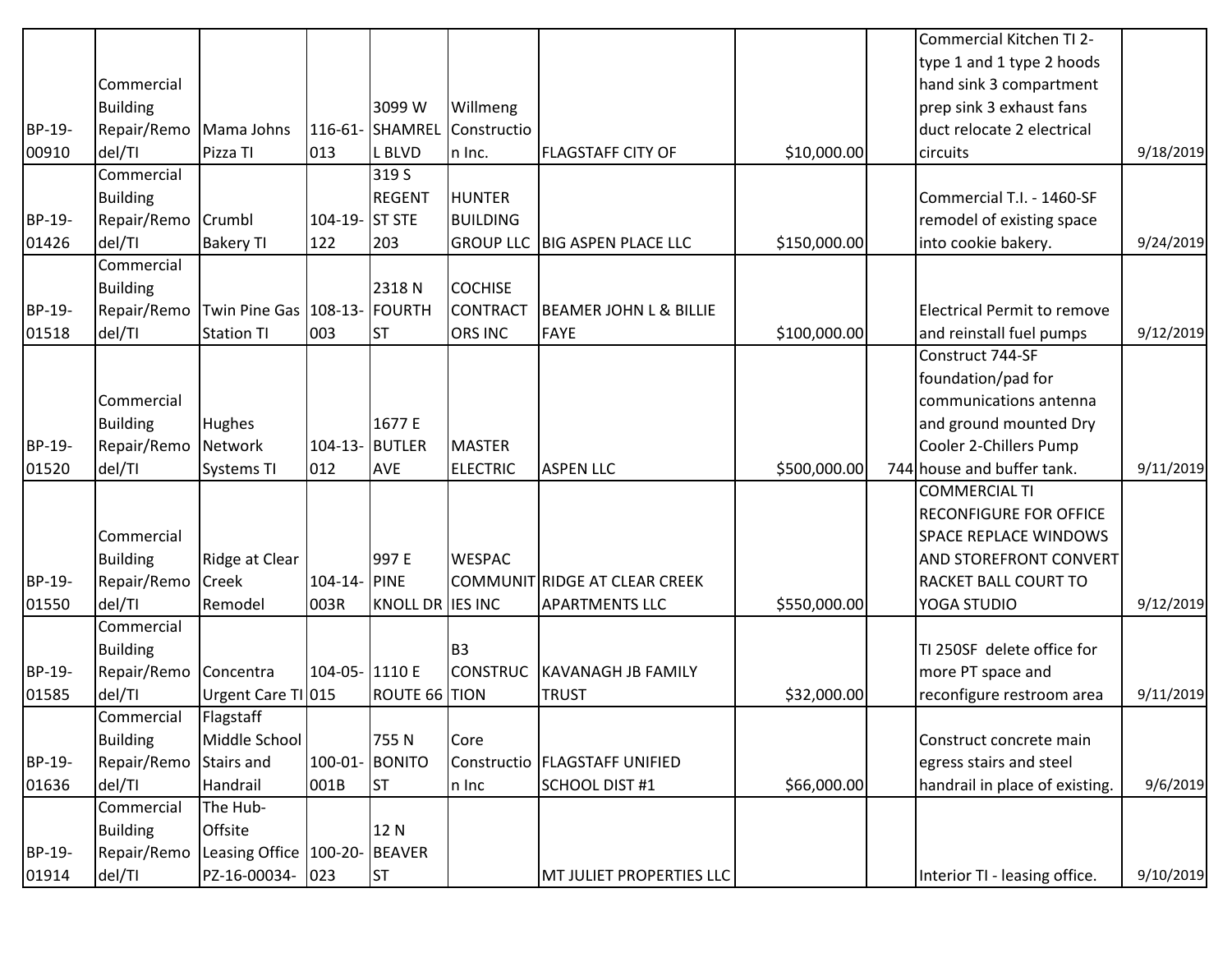|        | Commercial                  |                     |                |                        |                 |                                |              |                              |           |
|--------|-----------------------------|---------------------|----------------|------------------------|-----------------|--------------------------------|--------------|------------------------------|-----------|
|        | <b>Building</b>             |                     |                | 1200 N                 | <b>LOVEN</b>    |                                |              |                              |           |
| BP-19- | Repair/Remo                 | <b>FMC Office</b>   |                | 101-01- BEAVER         |                 | CONTRACTI   FLAGSTAFF MEDICAL  |              | Interior remodel of office   |           |
| 01921  | del/TI                      | Remodel             | 013C           | <b>ST</b>              | <b>NG INC</b>   | <b>CENTER INC</b>              | \$13,382.00  | space.                       | 9/11/2019 |
|        |                             |                     |                |                        |                 |                                |              |                              |           |
|        |                             |                     |                |                        | Emergency       |                                |              |                              |           |
|        |                             | <b>Shell Gas</b>    |                | 2120 S                 | Environmen      |                                |              |                              |           |
| BP-19- | Commercial                  | Station             |                | 103-24- MILTON         | tal Services    | <b>BROWN CHERYL</b>            |              |                              |           |
| 01647  | Demolition                  | Canopy Demo 009     |                | <b>RD</b>              | <b>LLC</b>      | <b>BENEFICIARY TRUST</b>       | \$15,000.00  |                              | 9/17/2019 |
|        |                             |                     |                | 419N                   | <b>WESPAC</b>   |                                |              | Demo of buildings 245 and 6  |           |
| BP-19- | Commercial                  |                     |                | 100-01- MOGOLL         | <b>CONSTRUC</b> |                                |              | at the former Public Works   |           |
| 01883  | Demolition                  | COF Demo            | 001H           | ON ST                  | <b>TION INC</b> | <b>FLAGSTAFF CITY OF</b>       | \$143,000.00 | yard.                        | 9/26/2019 |
|        |                             | Norval Owens        |                |                        |                 |                                |              |                              |           |
| BP-19- | Commercial                  | Mortuary            | 104-05- 914 E  |                        | Rooftop         |                                |              | 72-Panel PV Solar Array      |           |
| 01694  | Photovoltaic                | Rooftop Solar 010E  |                | ROUTE 66 Solar LLC     |                 | <b>DREAM FORTY LLC</b>         | \$65,520.00  | addition to commercial roof. | 9/3/2019  |
|        |                             | City of             |                | 2400 N                 |                 |                                |              |                              |           |
| BP-19- | Foundation                  | Flagstaff-          | 110-08- GEMINI |                        |                 |                                |              | Foundation/Pad for 321-SF    |           |
| 01671  | Only                        | <b>Buffalo Park</b> | 001G           | DR                     |                 | <b>FLAGSTAFF CITY OF</b>       |              | Pre-Fabricated restroom      | 9/16/2019 |
|        | Residential                 |                     |                |                        |                 |                                |              |                              |           |
|        | <b>Building</b>             |                     |                | 415N                   |                 |                                |              |                              |           |
| BP-19- | Repair/Remo                 |                     |                | 100-05- KENDRICK OWNER |                 |                                |              | 475-SF deck Remodel and      |           |
| 00293  | del/Addition                | Taylor Deck         | 009            | <b>ST</b>              | <b>BUILDER</b>  | <b>TAYLOR MARILYN SUE</b>      | \$13,000.00  | addition.                    | 9/30/2019 |
|        | Residential                 |                     |                | 772N                   |                 |                                |              |                              |           |
|        | <b>Building</b>             | <b>Scott Garage</b> |                | <b>CANYON</b>          |                 |                                |              |                              |           |
| BP-19- | Repair/Remo                 | & Porch             |                | 101-29-TERRACE         | <b>OWNER</b>    | <b>SCOTT MICHAEL M &amp;</b>   |              |                              |           |
| 00790  | del/Addition                | Addition            | 001B           | DR                     | <b>BUILDER</b>  | <b>LINDSEY N</b>               | \$20,000.00  |                              | 9/16/2019 |
|        |                             |                     |                |                        |                 |                                |              | Construct 938-SF of new      |           |
|        | Residential                 |                     |                |                        |                 |                                |              | deck. Remodel 530-SF of      |           |
|        | <b>Building</b>             |                     |                | 2140 E                 |                 |                                |              | existing deck. Install gas   |           |
| BP-19- | Repair/Remo                 |                     |                | 105-19- DEL RAE        | <b>OWNER</b>    | <b>BRIGIDI VINCENT RICHARD</b> |              | service lines and new gas    |           |
| 01298  | del/Addition   Brigidi Deck |                     | 066            | DR                     | <b>BUILDER</b>  | & MELISSA                      | \$30,000.00  | fireplace and gas bbq        | 9/10/2019 |
|        | Residential                 |                     |                |                        |                 |                                |              | Residential 712-addition     |           |
|        | <b>Building</b>             |                     |                | 3215W                  | PC              |                                |              | with minor remodel at        |           |
| BP-19- | Repair/Remo                 | <b>Butler</b>       |                | 111-12- SHANNO         | Diversified     | <b>BUTLER THOMAS J &amp;</b>   |              | location where new           |           |
| 01453  | del/Addition                | Addition            | 040            | N DR                   | Inc.            | <b>ARLENE F</b>                | \$100,000.00 | 712 attaches to old.         | 9/19/2019 |
|        | Residential                 |                     |                | 3779 S                 |                 |                                |              |                              |           |
|        | <b>Building</b>             |                     |                | BIG                    | R&J             |                                |              | 512-SF master suite addition |           |
| BP-19- | Repair/Remo                 | Zitterkopf          | 112-48- VALLEY |                        | Constructio     | <b>ZITTERKOPF FAMILY TRUST</b> |              | with 60-sf uncovered deck    |           |
| 01490  | del/Addition                | Remodel             | 060            | TRL                    | n LLC           | DTD 02-08-00                   | \$135,000.00 | 512 addition.                | 9/5/2019  |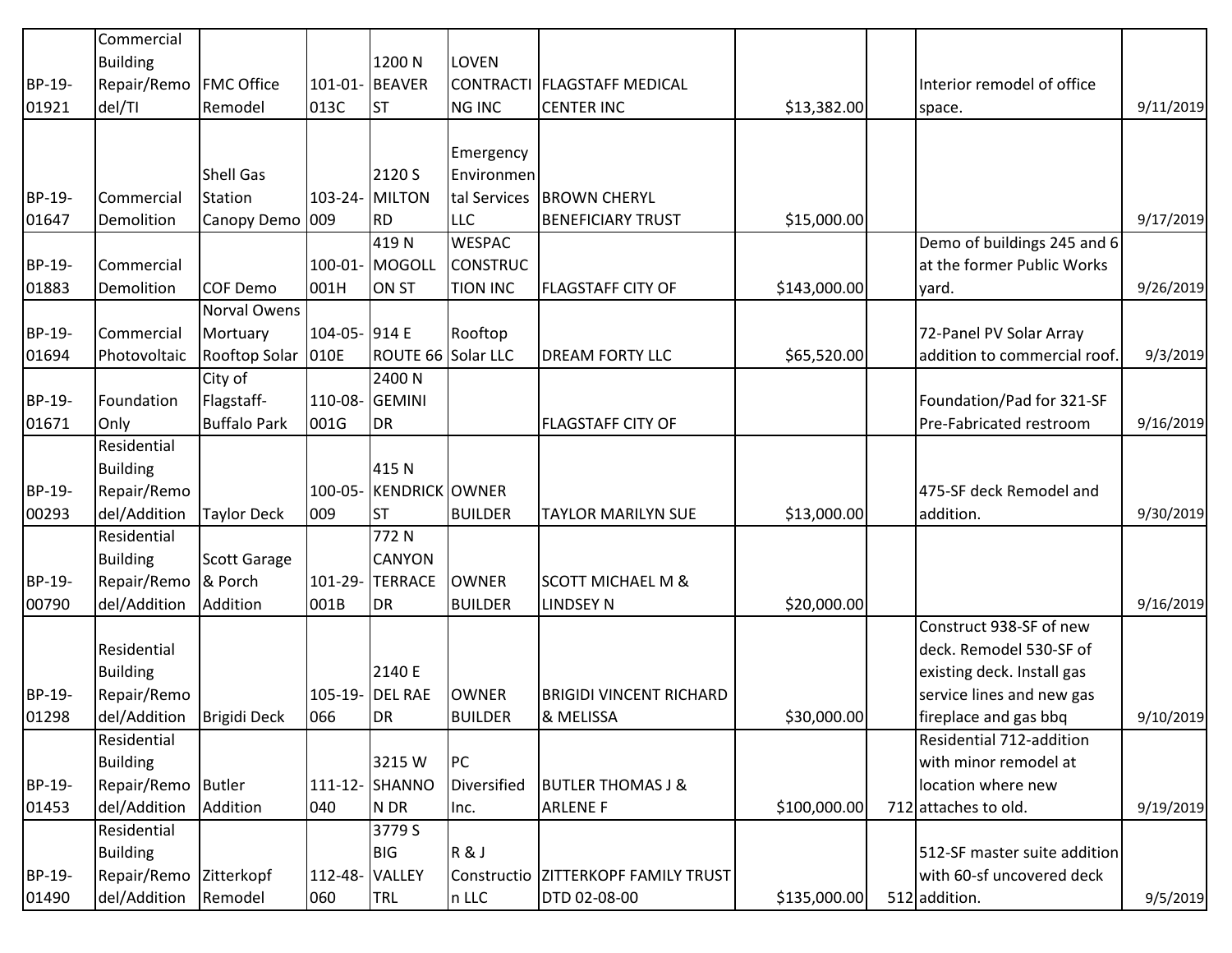|        | Residential     |                                         |                | 774N                   |                  |                                        |             |                               |           |
|--------|-----------------|-----------------------------------------|----------------|------------------------|------------------|----------------------------------------|-------------|-------------------------------|-----------|
|        | <b>Building</b> |                                         |                | <b>CANYON</b>          | <b>SSI</b>       |                                        |             |                               |           |
| BP-19- | Repair/Remo     | Henderson                               |                | 101-29-TERRACE         |                  | <b>ENTERPRISE HENDERSON SARA &amp;</b> |             | Remove and Replace            |           |
| 01523  | del/Addition    | <b>Deck</b>                             | 002C           | DR.                    | lS               | <b>JOSEPH</b>                          | \$10,000.00 | existing deck with like.      | 9/3/2019  |
|        | Residential     |                                         |                |                        |                  |                                        |             |                               |           |
|        | <b>Building</b> |                                         |                | 2725N                  |                  |                                        |             |                               |           |
| BP-19- | Repair/Remo     |                                         |                | 117-24- CAREFREE OWNER |                  | <b>SCOTT MICHAEL &amp; SHIRLEY</b>     |             | Addition of 200SF of deck     |           |
| 01593  | del/Addition    | <b>Scott Deck</b>                       | 016            | <b>CIR</b>             | <b>BUILDER</b>   | LIVING TRUST DTD 2-21-17               | \$2,500.00  | stairs and a landing.         | 9/5/2019  |
|        | Residential     |                                         |                | 2106N                  |                  |                                        |             |                               |           |
|        | <b>Building</b> | Forrest/Brietk                          |                | <b>DEER</b>            |                  |                                        |             |                               |           |
| BP-19- | Repair/Remo     | rietz Addition   107-17- CROSSING OWNER |                |                        |                  |                                        |             | 1027-SF Addition/1163-SF      |           |
| 01631  | del/Addition    | & Remodel                               | 006            | RD                     | <b>BUILDER</b>   | <b>FORREST LUCY</b>                    | \$45,000.00 | 1027 Remodel                  | 9/5/2019  |
|        | Residential     |                                         |                |                        |                  |                                        |             |                               |           |
|        | <b>Building</b> |                                         |                |                        | B <sub>3</sub>   |                                        |             |                               |           |
| BP-19- | Repair/Remo     | Russel                                  | 110-04- 307 W  |                        | <b>CONSTRUC</b>  |                                        |             | Approximately 448-SF          |           |
| 01690  | del/Addition    | Remodel                                 | 010            | <b>PINE AVE</b>        | <b>TION</b>      | <b>RUSSELL MAUREEN S</b>               | \$24,000.00 | master suite remodel.         | 9/5/2019  |
|        | Residential     |                                         |                |                        |                  |                                        |             |                               |           |
|        | <b>Building</b> |                                         |                |                        | Dreamstyle       |                                        |             |                               |           |
| BP-19- | Repair/Remo     | Nesvold                                 | 101-30- 825 E  |                        | Remodeling       |                                        |             |                               |           |
| 01699  | del/Addition    | Sunroom                                 | 017            | DAVID DR Inc.          |                  | NESVOLD ALFRED O JR                    | \$12,000.00 | 90 90-SF Sunroom addition.    | 9/12/2019 |
|        |                 |                                         |                |                        | <b>OUTLOOK</b>   |                                        |             |                               |           |
|        | Residential     |                                         |                |                        | <b>CONSTRUC</b>  |                                        |             | <b>Residential Kitchen</b>    |           |
|        | <b>Building</b> | Phillips                                |                |                        | <b>TION AND</b>  |                                        |             | remodel. Construct new        |           |
| BP-19- | Repair/Remo     | Kitchen                                 | 107-18- 3906 E |                        | REMODELI         |                                        |             | kitchen island; relocate sink |           |
| 01735  | del/Addition    | Remodel                                 | 053            | RANGE LN NG INC        |                  | PHILLIPS JENNIFER M                    | \$30,000.00 | dishwasher.                   | 9/6/2019  |
|        | Residential     |                                         |                |                        |                  |                                        |             |                               |           |
|        | <b>Building</b> |                                         |                | 3361 S                 | <b>MIKE FURR</b> |                                        |             |                               |           |
| BP-19- | Repair/Remo     |                                         |                | 112-14- WALKUP         | <b>CONSTRUC</b>  | <b>BECKER T &amp; A FAMILY</b>         |             | 210-SF deck addition at       |           |
| 01830  | del/Addition    | <b>Becker Deck</b>                      | 014            | <b>DR</b>              | <b>TION INC</b>  | TRUST UAD 12-07-06                     | \$35,000.00 | front entry                   | 9/24/2019 |
|        | Residential     |                                         |                |                        |                  |                                        |             |                               |           |
|        | Building        |                                         |                | 2525N                  |                  |                                        |             | Rebuild 350-SF deck to        |           |
| BP-19- | Repair/Remo     |                                         |                | 111-11- FREMONT OWNER  |                  | <b>EDWARDS JONATHAN &amp;</b>          |             | current 2018 Residential      |           |
| 01846  | del/Addition    | Edwards Deck 028                        |                | <b>BLVD</b>            | <b>BUILDER</b>   | <b>DIANE P</b>                         | \$10,000.00 | Code.                         | 9/24/2019 |
|        |                 |                                         |                |                        |                  |                                        |             |                               |           |
|        | Residential     |                                         |                |                        | <b>ARIZONA</b>   |                                        |             |                               |           |
|        | <b>Building</b> | Newlon                                  |                |                        | <b>FOUNDATI</b>  |                                        |             |                               |           |
| BP-19- | Repair/Remo     | Foundation                              | 101-24- 335 E  |                        | ON               |                                        |             |                               |           |
| 01859  | del/Addition    | Repair                                  | 007B           |                        |                  | DAVID DR SOLUTIONS NEWLON ROBERT T     | \$13,385.00 | Foundation and Joist repair   | 9/27/2019 |
|        |                 |                                         |                |                        |                  |                                        |             |                               |           |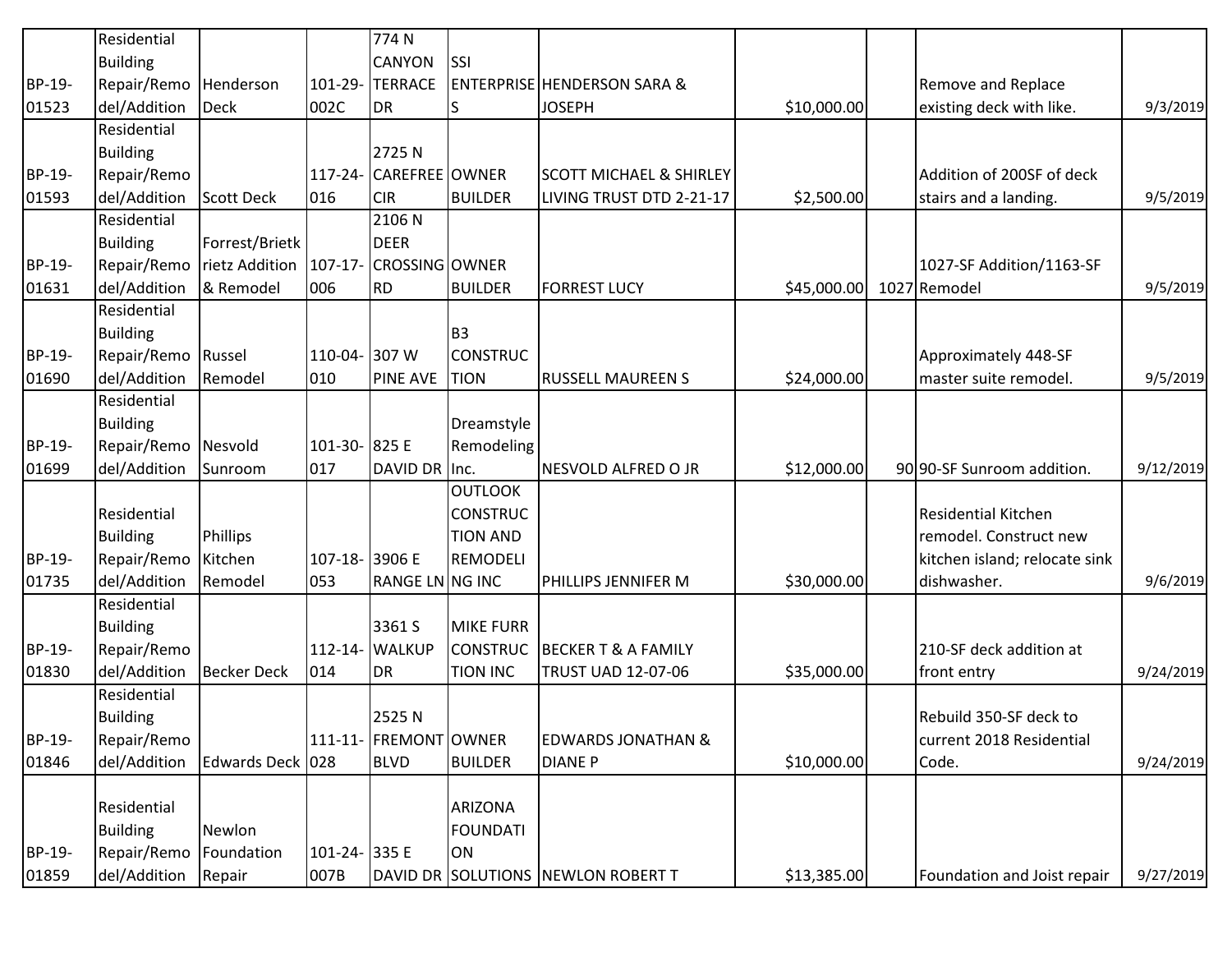|        | Residential     |                     |                |                   |                           |                                     |             |                             |           |
|--------|-----------------|---------------------|----------------|-------------------|---------------------------|-------------------------------------|-------------|-----------------------------|-----------|
|        | <b>Building</b> |                     |                |                   |                           |                                     |             | Demo existing deck and      |           |
| BP-19- | Repair/Remo     |                     | 111-15-1750N   |                   | <b>OWNER</b>              | <b>BLAKLEY KEVIN L &amp; KELSEY</b> |             | construct new 280-SF        |           |
| 01868  | del/Addition    | <b>Blakley Deck</b> | 002            | <b>VISTA DR</b>   | <b>BUILDER</b>            | D                                   | \$4,000.00  | uncovered deck.             | 9/30/2019 |
|        |                 |                     |                |                   | Southface                 |                                     |             |                             |           |
|        |                 |                     |                |                   | <b>Energy LLC</b>         |                                     |             |                             |           |
|        |                 |                     |                |                   | <b>Dba</b>                |                                     |             |                             |           |
|        |                 |                     |                |                   | Southface                 |                                     |             |                             |           |
| BP-19- | Residential     |                     | 107-04- 1716 N |                   | Solar &                   | <b>HOUSING SOLUTIONS OF</b>         |             |                             |           |
| 01718  | Photovoltaic    | Garrison Solar 058  |                | <b>MAIN ST</b>    | Electri                   | NORTHERN ARIZONA INC                |             | <b>Roof mounted PV.</b>     | 9/13/2019 |
|        |                 |                     |                |                   | Southface                 |                                     |             |                             |           |
|        |                 |                     |                |                   | <b>Energy LLC</b>         |                                     |             |                             |           |
|        |                 |                     |                |                   | Dba                       |                                     |             |                             |           |
|        |                 | Housing             |                | 1629N             | Southface                 |                                     |             |                             |           |
| BP-19- | Residential     | Solutions           |                | 107-05- CENTER    | Solar &                   | <b>HOUSING SOLUTIONS OF</b>         |             |                             |           |
| 01792  | Photovoltaic    | Solar               | 040A           | <b>ST</b>         | Electri                   | NORTHERN ARIZONA INC                | \$11,500.00 | Roof mounted PV.            | 9/13/2019 |
|        |                 |                     |                |                   | Southface                 |                                     |             |                             |           |
|        |                 |                     |                |                   | <b>Energy LLC</b>         |                                     |             |                             |           |
|        |                 |                     |                |                   | Dba                       |                                     |             | Installing a 2.17 kwdc      |           |
|        |                 | Housing             |                |                   | Southface                 |                                     |             | rooftop solar system with 7 |           |
| BP-19- | Residential     | Solutions           | 107-04- 2107 E |                   | Solar &                   | <b>HOUSING SOLUTIONS OF</b>         |             | modules and 1 string        |           |
| 01793  | Photovoltaic    | Solar               | 051            | FIRST AVE Electri |                           | NORTHERN ARIZONA INC                | \$9,200.00  | inverter                    | 9/13/2019 |
|        |                 |                     |                |                   | <b>VIVINT</b>             |                                     |             |                             |           |
|        |                 |                     |                | 3206N             | SOLAR                     |                                     |             |                             |           |
| BP-19- | Residential     |                     |                | 108-03- SCHEVEN   | <b>DEVELOPER</b>          |                                     |             |                             |           |
| 01796  | Photovoltaic    | Garcia Solar        | 035            | E BLVD            | <b>LLC</b>                | <b>GARCIA JESHUA &amp; MOLLY</b>    | \$20,790.00 | Roof mounted PV system.     | 9/3/2019  |
|        |                 |                     |                |                   | <b>PROMETHE</b>           |                                     |             |                             |           |
|        |                 |                     |                |                   | US                        |                                     |             |                             |           |
| BP-19- | Residential     | Dechambre           | 101-10-102E    |                   | RENEWABL                  | <b>DECHAMBRE DAVID J &amp;</b>      |             |                             |           |
| 01866  | Photovoltaic    | Solar               | 013            | <b>ELM AVE</b>    | <b>ES INC</b>             | <b>CECILE F CPWROS</b>              | \$16,800.00 | Roof mounted solar array    | 9/12/2019 |
|        |                 |                     |                |                   | <b>PROMETHE</b>           |                                     |             |                             |           |
|        |                 |                     |                | 511W              | lus                       | <b>MAGGIO DOMINICK</b>              |             |                             |           |
| BP-19- | Residential     |                     |                | 100-02- NAVAJO    | RENEWABL                  | <b>GREGORY &amp; MCKALEN</b>        |             | Roof mounted P.V with a     |           |
| 01869  | Photovoltaic    | <b>Maggio Solar</b> | 005            | RD.               | ES INC                    | <b>SMITH</b>                        | \$23,750.00 | new 225 Amp panel.          | 9/12/2019 |
|        |                 |                     |                |                   | <b>PROMETHE</b>           |                                     |             |                             |           |
|        |                 |                     |                | 3445N             | lus                       |                                     |             |                             |           |
| BP-19- | Residential     | MacAuley            |                |                   | 109-18- SCHAFFER RENEWABL | <b>MACAULEY MICHAEL P &amp;</b>     |             |                             |           |
| 01994  | Photovoltaic    | Solar               | 025A           | LN                | <b>ES INC</b>             | <b>JEANETTE L</b>                   | \$22,617.00 | Roof mounted PV.            | 9/26/2019 |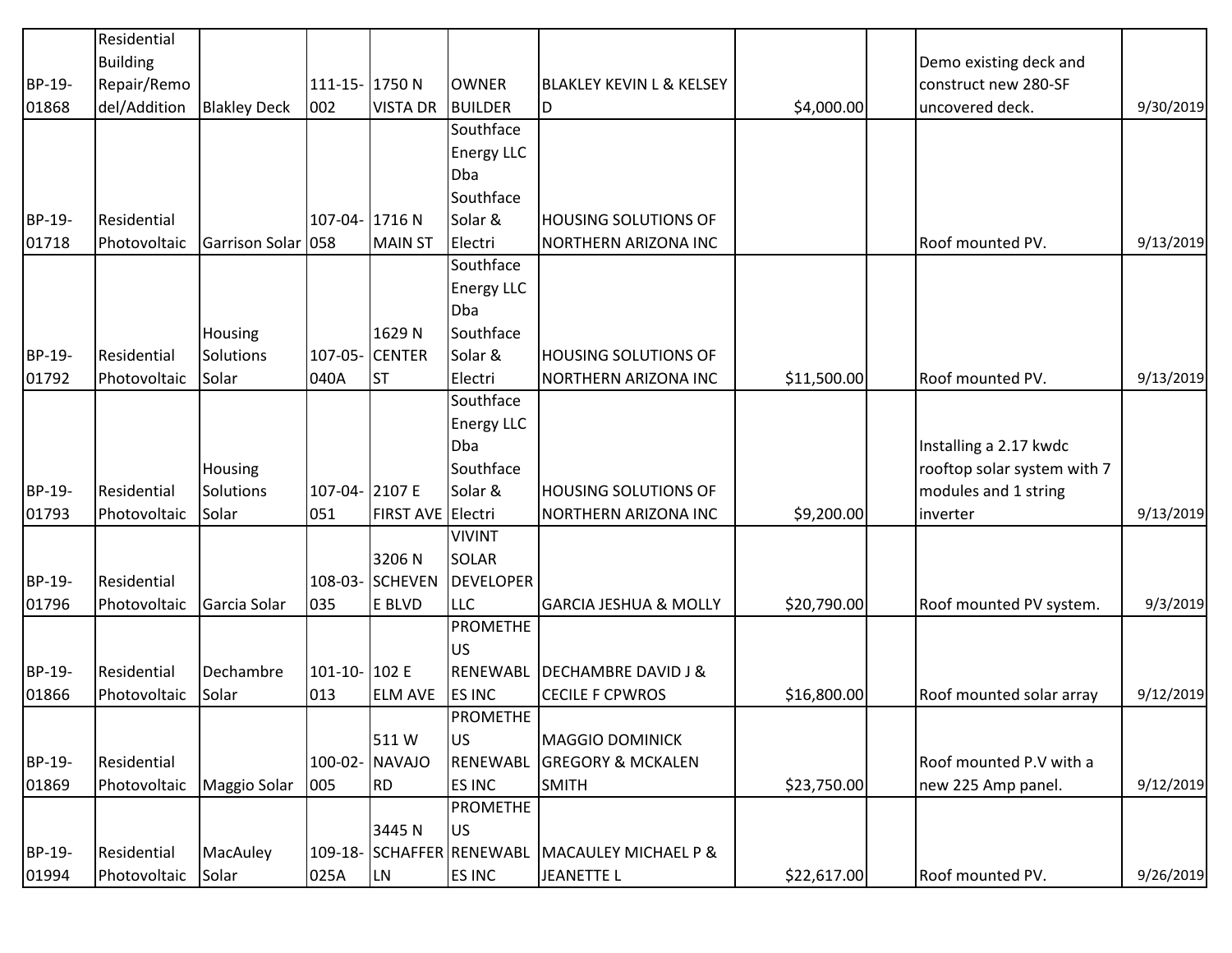|        |                    |                     |               |                 | <b>PROMETHE</b>          |                                 |                                  |                                                             |           |
|--------|--------------------|---------------------|---------------|-----------------|--------------------------|---------------------------------|----------------------------------|-------------------------------------------------------------|-----------|
|        |                    |                     |               | 4240 N          | <b>US</b>                |                                 |                                  |                                                             |           |
| BP-19- | Residential        |                     |               | 108-18- FANNING | RENEWABL                 | <b>WALTON DAVID A &amp;</b>     |                                  |                                                             |           |
| 01995  | Photovoltaic       | <b>Walton Solar</b> | 078           | DR              | <b>ES INC</b>            | PATRICIA K                      | \$14,900.00                      | Roof- mounted PV.                                           | 9/26/2019 |
|        |                    |                     |               | 2832W           | <b>PROMETHE</b>          |                                 |                                  |                                                             |           |
|        |                    |                     |               | <b>PICO DEL</b> | lus                      |                                 |                                  |                                                             |           |
| BP-19- | Residential        |                     |               | 112-62- MONTE   | RENEWABL                 |                                 |                                  |                                                             |           |
| 01996  | Photovoltaic       | <b>Werley Solar</b> | 219           | <b>CIR</b>      | <b>ES INC</b>            | <b>WERLEY JAKE P</b>            | \$20,350.00                      | Roof mounted PV.                                            | 9/24/2019 |
|        |                    |                     |               |                 | <b>PROMETHE</b>          |                                 |                                  |                                                             |           |
|        |                    |                     |               |                 | <b>US</b>                |                                 |                                  |                                                             |           |
| BP-19- | Residential        |                     | 110-04- 430 W |                 | RENEWABL                 |                                 |                                  |                                                             |           |
| 01997  | Photovoltaic       | Shaw Solar          | 071           | <b>PINE AVE</b> | <b>ES INC</b>            | <b>SHAW MELISSA JANE</b>        | \$10,720.00                      | <b>Roof mounted PV.</b>                                     | 9/24/2019 |
|        |                    |                     |               | 2841W           | PROMETHE                 |                                 |                                  |                                                             |           |
|        |                    |                     |               | <b>PICO DEL</b> | <b>JUS</b>               |                                 |                                  |                                                             |           |
| BP-19- | <b>Residential</b> | McLaughlin          |               | 112-62- MONTE   | RENEWABL                 | <b>MCLALUGHLIN JOSEPH &amp;</b> |                                  |                                                             |           |
| 01998  | Photovoltaic       | Solar               | 222A          | <b>CIR</b>      | <b>ES INC</b>            | <b>MICHELLE</b>                 | \$13,990.00                      | <b>Roof mounted PV.</b>                                     | 9/24/2019 |
|        |                    |                     |               |                 | <b>PROMETHE</b>          |                                 |                                  |                                                             |           |
|        |                    |                     |               |                 | <b>US</b>                |                                 |                                  |                                                             |           |
| BP-19- | <b>Residential</b> |                     |               | 111-17-2881 W   | <b>RENEWABL</b>          |                                 |                                  |                                                             |           |
| 01999  | Photovoltaic       | <b>Cotter Solar</b> | 030           | <b>NORIA ST</b> | <b>ES INC</b>            | <b>COTTER PAUL</b>              | \$22,500.00                      | Roof-mounted PV.                                            | 9/26/2019 |
|        |                    |                     |               |                 | <b>PROMETHE</b>          |                                 |                                  |                                                             |           |
|        |                    |                     |               | 2982N           | <b>US</b>                |                                 |                                  |                                                             |           |
| BP-19- | Residential        |                     |               | 111-09- FREMONT | RENEWABL                 | <b>MARTIN MARCUS J &amp;</b>    |                                  |                                                             |           |
| 02000  | Photovoltaic       | Martin Solar        | 041           | <b>BLVD</b>     | <b>ES INC</b>            | <b>KATHERINE J</b>              | \$24,920.00                      | <b>Roof-mounted PV</b>                                      | 9/26/2019 |
|        | Residential        |                     |               |                 |                          |                                 |                                  | Single Family Dwelling:                                     |           |
| BP-19- | Single Family      |                     | 101-31- 905 E |                 | <b>CJM</b>               |                                 |                                  | 3271-SF Livable; 2-Story; 5-<br>BR; 4-BA; 392-SF Patio;727- |           |
| 00332  | Detached           | O'Bryant SFH        | 063B          | <b>PINON CT</b> |                          | Builders Inc OBRYANT DANIEL K   | \$320,000.00                     | 3271 SF garage.                                             | 9/16/2019 |
|        |                    |                     |               |                 |                          |                                 |                                  |                                                             |           |
|        |                    |                     |               |                 |                          |                                 |                                  | Single Family Dwelling: 1-                                  |           |
|        |                    |                     |               |                 |                          |                                 |                                  | Story; 3995-SF livable; 1567-                               |           |
|        | Residential        |                     |               | 3827 S          | <b>BUILDERS</b>          | <b>BOOTH JOINT</b>              |                                  | SF Covered Decks/Entry;                                     |           |
| BP-19- | Single Family      |                     |               |                 | 105-10- CLUBHOU SHOWCASE | MANAGEMENT TRUST U/A            |                                  | 1248-SF garages; 3-BR; 4.5-                                 |           |
| 01407  | Detached           | <b>Booth SFH</b>    | 440A          | <b>SE CIR</b>   | INC.                     | DTD 3-23-16                     | \$1,500,000.00 3573 BA; 1-Office |                                                             | 9/26/2019 |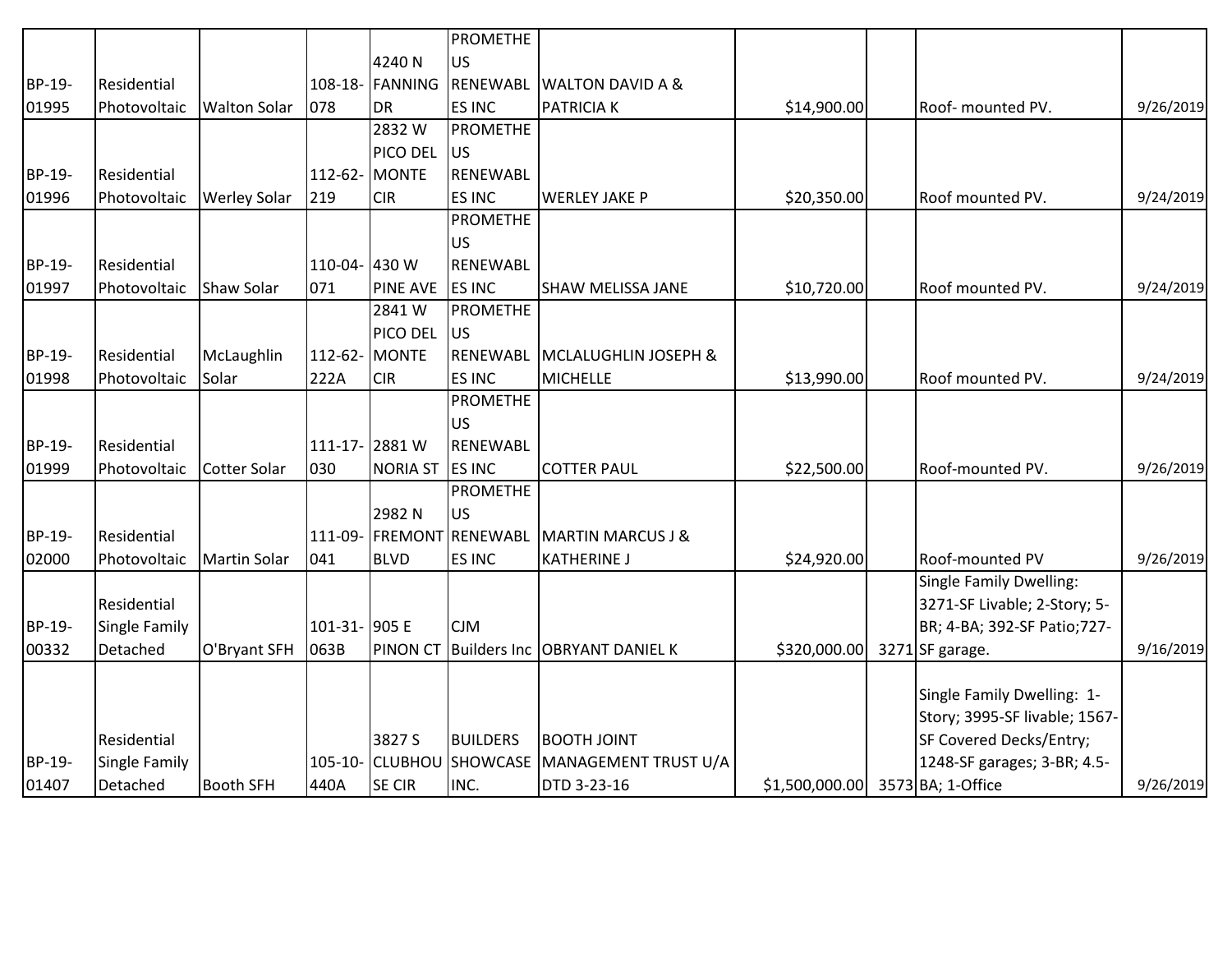| BP-19-<br>01504 | Residential<br>Single Family<br>Detached               | Crestview-Lot<br>31 Model<br>Plan CV1596<br>W/no Options 054 |               | 2825 W<br>112-01- ALAMO<br>DR             | <b>CAPSTONE</b>                                                                 | <b>PIONEER TITLE AGENCY</b><br>HOMES LLC INC TRUST 90300329     | \$144,000.00 |          | SFD 1-Story 1569 SF livable<br>3 Bedroom 2 Bath 474 sf.2<br>Car Garage. Covered<br>porch/patio 83sf. uncovered<br>1569 porch/patio 48 sf.                                    | 9/16/2019 |
|-----------------|--------------------------------------------------------|--------------------------------------------------------------|---------------|-------------------------------------------|---------------------------------------------------------------------------------|-----------------------------------------------------------------|--------------|----------|------------------------------------------------------------------------------------------------------------------------------------------------------------------------------|-----------|
| BP-19-<br>01505 | Residential<br>Single Family<br>Detached               | Crestview-Lot<br>42 Model<br>Plan 1424<br>W/no Options 065   |               | 2858 W<br>112-01- ALAMO<br>DR             | <b>CAPSTONE</b>                                                                 | <b>PIONEER TITLE AGENCY</b><br>HOMES LLC INC TRUST 90300329     | \$85,440.00  |          | 1 Story 3 bedroom 2 Bath 2<br>1424 Car Gaarage                                                                                                                               | 9/16/2019 |
| BP-19-<br>01506 | Residential<br>Single Family<br>Detached               | Crestview-Lot<br>43 Model<br>Plan CV1424<br>W/no Options 066 |               | 2866W<br>112-01- ALAMO<br>DR              | <b>CAPSTONE</b>                                                                 | <b>PIONEER TITLE AGENCY</b><br>HOMES LLC INC TRUST 90300329     | \$85,440.00  |          | 1 Story 3 bed 2 Bath 2 Car<br>1424 garage                                                                                                                                    | 9/16/2019 |
| BP-19-<br>01507 | Residential<br>Single Family<br>Detached               | Crestview-Lot<br>44 Model<br>Plan CV2400<br>W/no Options 067 | 112-01- ALAMO | 2874 W<br>DR <sub>.</sub>                 | <b>CAPSTONE</b>                                                                 | <b>PIONEER TITLE AGENCY</b><br>HOMES LLC INC TRUST 90300329     | \$144,000.00 | 2392 SF. | 2-Story 2393 SF. livable 4<br>Bedroom 2.5 Bathroom with<br>a 486 SF. 2 car garage.<br>Covered porch/patio 140 Sf.<br>Uncovered porch/patio 48                                | 9/16/2019 |
| BP-19-<br>01508 | Residential<br>Single Family<br>Detached               | Crestview-Lot<br>27 Model<br>Plan                            | 050           | 2857W<br>112-01- ALAMO<br>DR <sub>.</sub> | <b>CAPSTONE</b>                                                                 | <b>PIONEER TITLE AGENCY</b><br>HOMES LLC INC TRUST 90300329     | \$144,000.00 | 2393 SF. | 2-Story 2393 SF. livable 4<br>Bedroom 2.5 Bathroom with<br>a 486 SF. 2 car garage.<br>Covered porch/patio 140 Sf.<br>Uncovered porch/patio 48                                | 9/16/2019 |
| BP-19-<br>01509 | Residential<br>Single Family   Plan CV1566<br>Detached | Crestview-Lot<br>25 Model<br>W/no Options 048                |               | 2873W<br>112-01- ALAMO<br>DR              |                                                                                 | CAPSTONE   PIONEER TITLE AGENCY<br>HOMES LLC INC TRUST 90300329 | \$93,960.00  |          | New 1 Story 3 bedroom 2<br>1566 bath 2 car garage                                                                                                                            | 9/16/2019 |
| BP-19-<br>01577 | Residential<br>Single Family<br>Detached               | Hall<br>Workshop/Off 108-26- SKYLINE<br>ice                  | 010A          | 2150 E<br>DR                              | <b>NORTHSTA</b><br>R DESIGN<br><b>AND</b><br><b>CONSTRUC</b><br><b>TION INC</b> | HALL JENNIFER E                                                 | \$90,000.00  |          | Construct accessory<br>structure; 320-SF; 2-story;<br>to be used as<br>workshop/office. This<br>structure is not permitted to<br>be used as dwelling or for<br>320 sleeping. | 9/5/2019  |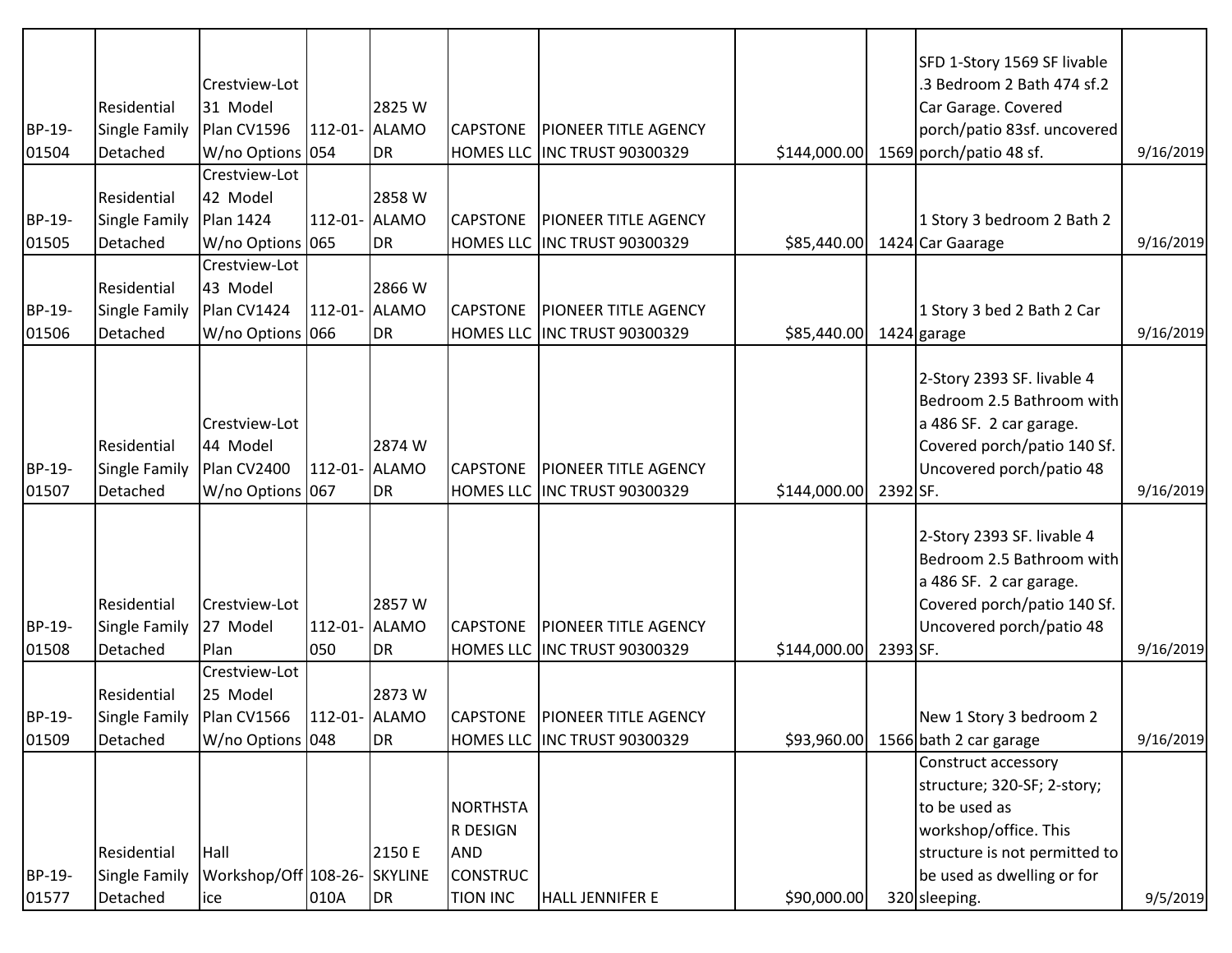|        |               |                             |               |                 |                            |                                |              | Construct accessory                          |           |
|--------|---------------|-----------------------------|---------------|-----------------|----------------------------|--------------------------------|--------------|----------------------------------------------|-----------|
|        |               |                             |               |                 | <b>NORTHSTA</b>            |                                |              | structure; 320-SF; 2-story;                  |           |
|        |               |                             |               |                 | R DESIGN                   |                                |              | to be used as gym/office.                    |           |
|        | Residential   |                             |               | 2150 E          | <b>AND</b>                 |                                |              | This structure is not                        |           |
| BP-19- | Single Family | Hall Home                   |               | 108-26- SKYLINE | <b>CONSTRUC</b>            |                                |              | permitted to be used as                      |           |
| 01578  | Detached      | Gym/Office                  | 010A          | <b>DR</b>       | <b>TION INC</b>            | <b>HALL JENNIFER E</b>         | \$90,000.00  | 320 dwelling or for sleeping.                | 9/11/2019 |
|        |               |                             |               |                 |                            |                                |              | New Single Family Dwelling:                  |           |
|        |               |                             |               |                 |                            |                                |              | 2450-SF Livable; 992-SF                      |           |
|        | Residential   |                             |               | 3585N           | R&J                        | <b>LEVERINGTON 2015</b>        |              | Garage; 2-BR; 2.5-BA; 2-                     |           |
| BP-19- | Single Family | Leverington                 |               |                 | 108-01- WAYMAN Constructio | <b>FAMILY TRUST DTD 06-22-</b> |              | story;335-SF Uncovered                       |           |
| 01590  | Detached      | <b>SFH</b>                  | 015           | lst             | n LLC                      | 15                             | \$663,000.00 | 2450 Deck                                    | 9/11/2019 |
|        |               |                             |               |                 |                            |                                |              |                                              |           |
|        |               |                             |               |                 |                            |                                |              | Single Family dwelling: 2-                   |           |
|        |               |                             |               |                 |                            |                                |              | Story; 4-BR; 3.5-BA; 1862-SF                 |           |
|        |               |                             |               |                 |                            |                                |              | 1st Floor Livable; 755-SF 2nd                |           |
|        | Residential   |                             |               | 2675W           |                            |                                |              | Floor Livable; 2617-Total                    |           |
| BP-19- | Single Family | <b>Magill House</b>         | 102-12- HOGAN |                 |                            | MAGILL MICHAEL L &             |              | livable; 564-SF Garage; 333-                 |           |
| 01598  | Detached      | PZ-19-00121                 | 029P          | <b>DR</b>       | <b>JKCINC</b>              | <b>JENNIFER</b>                | \$755,000.00 | 2617 SF Covered Deck.                        | 9/11/2019 |
|        |               |                             |               |                 |                            |                                |              | Single Family Dwelling: 3-                   |           |
|        |               |                             |               |                 |                            |                                |              | BR; 2.5-BA; 2-Story; 2195-                   |           |
|        |               |                             |               | 2277W           |                            |                                |              | Livable; 430-SF 2-Car                        |           |
|        | Residential   |                             |               | <b>MISSION</b>  |                            |                                |              | Garage; Approx. 200-SF of                    |           |
| BP-19- | Single Family | Weidinger                   |               | 112-62-TIMBER   | <b>OWNER</b>               | WEIDINGER KEVIN J &            |              | covered patio between                        |           |
| 01667  | Detached      | <b>SFD</b>                  | 329           | <b>CIR</b>      | <b>BUILDER</b>             | <b>MICHELLE A</b>              | \$230,000.00 | 2196 front and rear entrance.                | 9/30/2019 |
|        |               |                             |               |                 |                            |                                |              |                                              |           |
|        |               |                             |               |                 |                            |                                |              | New Single Family Dwelling:                  |           |
|        |               |                             |               |                 |                            |                                |              | 3-BR; 2.5-BA; 2-story; 2-Car                 |           |
|        | Residential   |                             |               |                 | <b>EARTH PRO</b>           |                                |              | Garage; 1531-SF livable; 429-                |           |
| BP-19- | Single Family |                             | 112-62-2950 S |                 | <b>EXCAVATIN</b>           |                                |              | SF garage; 198-SF usable                     |           |
| 01758  | Detached      | AXXO LLC SFR 310            |               | PERDIZ LNG      |                            | <b>AXXO LLC</b>                |              | \$300,000.00 1531 attic; 99-SF Covered porch | 9/25/2019 |
|        |               |                             |               |                 |                            |                                |              |                                              |           |
|        |               |                             |               |                 |                            |                                |              | SFD 1-Story 1569 SF livable                  |           |
|        |               | Crestview                   |               |                 |                            |                                |              | .3 Bedroom 2 Bath 474 sf.2                   |           |
|        | Residential   | Subdivision                 |               | 2834 W          |                            |                                |              | Car Garage. Covered                          |           |
| BP-19- | Single Family | Lot #39 Model 112-01- ALAMO |               |                 | <b>CAPSTONE</b>            | <b>PIONEER TITLE AGENCY</b>    |              | porch/patio 83sf. uncovered                  |           |
| 01764  | Detached      | CV1569                      | 062           | DR              |                            | HOMES LLC INC TRUST 90300329   |              | $$144,000.00$ 1569 porch/patio 48 sf.        | 9/23/2019 |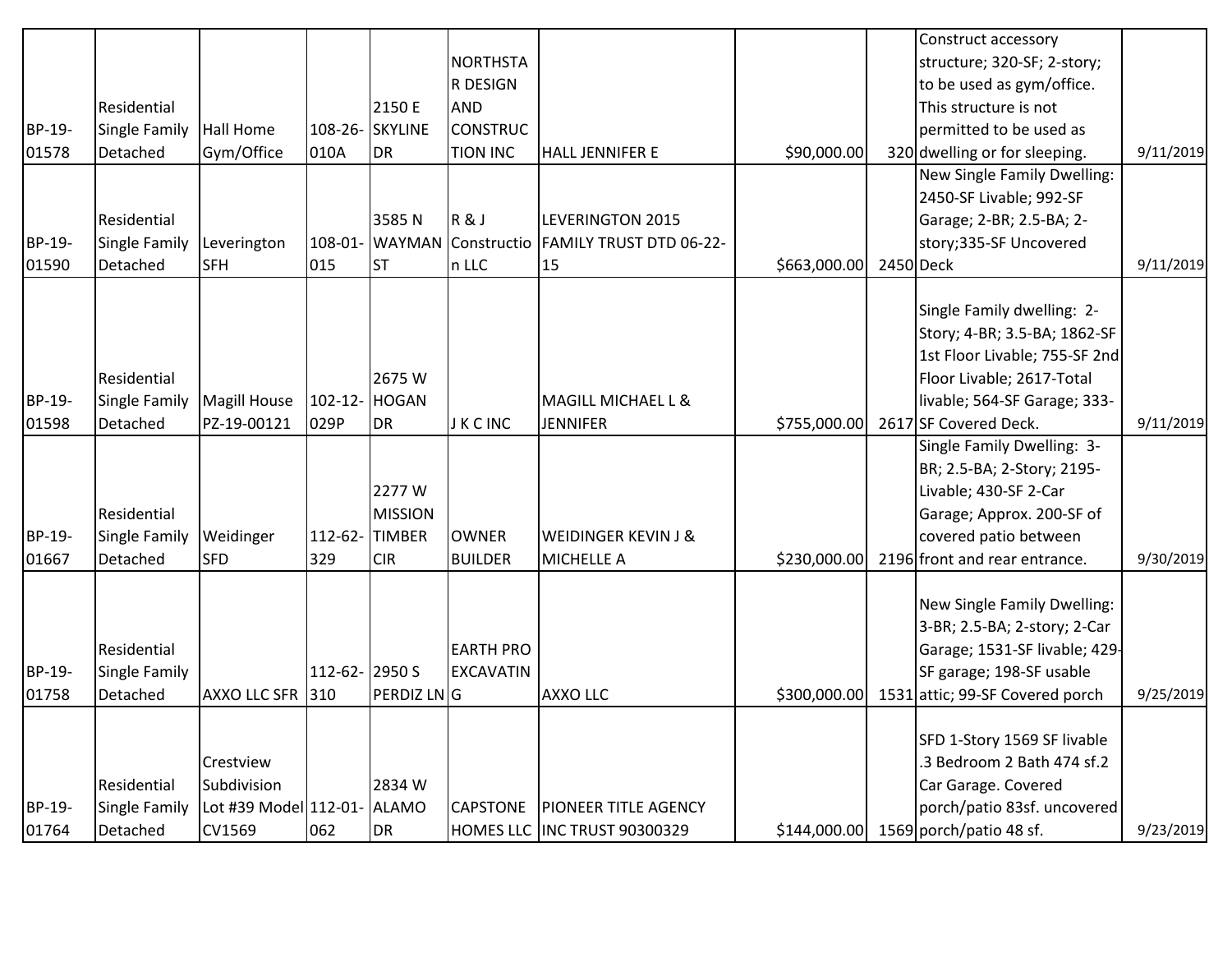|        |               |                                  |                |                 |                 |                                        |                               | SFD 1-Story 1569 SF livable                      |           |
|--------|---------------|----------------------------------|----------------|-----------------|-----------------|----------------------------------------|-------------------------------|--------------------------------------------------|-----------|
|        | Residential   | Crestview<br>Subdivision         |                | 2842 W          |                 |                                        |                               | 3 Bedroom 2 Bath 474 sf.2<br>Car Garage. Covered |           |
| BP-19- | Single Family | Lot# 40 Model 112-01- ALAMO      |                |                 | <b>CAPSTONE</b> | <b>PIONEER TITLE AGENCY</b>            |                               | porch/patio 83sf. uncovered                      |           |
| 01765  | Detached      | <b>CV1569</b>                    | 063            | <b>DR</b>       |                 | HOMES LLC INC TRUST 90300329           | \$144,000.00                  | 1569 porch/patio 48 sf.                          | 9/23/2019 |
|        |               | <b>Third Street</b>              |                |                 |                 |                                        |                               |                                                  |           |
|        | Residential   | Cottages Lot                     |                |                 |                 |                                        |                               | Detached SFD 1342 SF                             |           |
| BP-19- | Single Family | #11 Model                        | 109-08- 2900 N |                 |                 | JEFF KNORR INVESTMENTS                 |                               | livable/conditioned. 125 SF                      |           |
| 01766  | Detached      | Plan A                           | 117D           | <b>THIRD ST</b> | <b>JKCINC</b>   | <b>LLC</b>                             | \$350,000.00                  | 1342 covered porch/patio                         | 9/9/2019  |
|        |               |                                  |                |                 |                 |                                        |                               | New SFD. 1- story 3                              |           |
|        |               |                                  |                |                 |                 |                                        |                               | bedroom 2 bathroom 2 car                         |           |
|        |               | Capstone                         |                |                 |                 |                                        |                               | garage.1424 sf. livable. 191                     |           |
|        | Residential   | Crestview                        |                | 2818 W          |                 |                                        |                               | sf. covered porch/patio 48                       |           |
| BP-19- | Single Family | Lot# 37 Model 112-01- ALAMO      |                |                 | <b>CAPSTONE</b> | <b>PIONEER TITLE AGENCY</b>            |                               | SF. uncovered porch/patio                        |           |
| 01767  | Detached      | Plan CV1424                      | 060            | <b>DR</b>       |                 | HOMES LLC INC TRUST 90300329           |                               | $$85,440.00$ 1424 474 sf. garage standard.       | 9/16/2019 |
|        |               | <b>Third Street</b>              |                |                 |                 |                                        |                               |                                                  |           |
|        | Residential   | Cottages 2                       |                |                 |                 |                                        |                               | Detached SFD 1342 SF                             |           |
| BP-19- | Single Family | Lot 11                           | 109-08- 2902 N |                 |                 | JEFF KNORR INVESTMENTS                 |                               | livable/conditioned. 125 SF                      |           |
| 01768  | Detached      | Cottage A                        | 117D           | <b>THIRD ST</b> | J K C INC       | <b>LLC</b>                             | \$350,000.00                  | 1342 covered porch/patio                         | 9/9/2019  |
|        |               |                                  |                |                 |                 |                                        |                               |                                                  |           |
|        |               |                                  |                |                 |                 |                                        |                               | SFD-2-Story 1958 SF livable.                     |           |
|        | Residential   | Capstone                         |                | 2826 W          |                 |                                        |                               | 4 bedroom 3 Bathroom. 302                        |           |
| BP-19- | Single Family | Crestview                        | 112-01- ALAMO  |                 | <b>CAPSTONE</b> | <b>PIONEER TITLE AGENCY</b>            |                               | sf. porch/patio 543 sf. 2                        |           |
| 01774  | Detached      | Lot# 38                          | 061            | <b>DR</b>       |                 | HOMES LLC INC TRUST 90300329           | \$117,480.00 1958 Car Garage. |                                                  | 9/16/2019 |
|        |               |                                  |                |                 |                 |                                        |                               | 1-Story 1720 SF livable SFD.                     |           |
|        |               |                                  |                |                 |                 |                                        |                               | 3 bedroom 2 bath 510 SF 2                        |           |
|        | Residential   | Capstone                         |                |                 |                 |                                        |                               | car garage. 200 SF. covered                      |           |
| BP-19- | Single Family | Crestview Lot   112-01-   1485 S |                |                 | <b>CAPSTONE</b> | <b>PIONEER TITLE AGENCY</b>            |                               | porch/patio. 35 SF                               |           |
| 01778  | Detached      | 72                               | 095            |                 |                 | MILLIS LN HOMES LLC INC TRUST 90300329 | \$105,978.00                  | 1720 uncovered porch/patio                       | 9/16/2019 |
|        |               |                                  |                |                 |                 |                                        |                               | SFD detached - Model Plan                        |           |
|        |               |                                  |                |                 |                 |                                        |                               | 1669: Two-story 1669 SF                          |           |
|        |               |                                  |                |                 |                 |                                        |                               | livable/conditioned area 2                       |           |
|        |               |                                  |                |                 |                 |                                        |                               | BR with study/den 2.5 BA 2-                      |           |
|        |               |                                  |                |                 |                 |                                        |                               | car garage 427 SF covered                        |           |
|        | Residential   | Capstone                         |                |                 |                 |                                        |                               | porch/patio 112 SF<br>uncovered porch/patio 48   |           |
| BP-19- | Single Family | Crestview Lot   112-01-   1471 S |                |                 | <b>CAPSTONE</b> | <b>PIONEER TITLE AGENCY</b>            |                               |                                                  |           |
| 01782  | Detached      | #71                              | 094            |                 |                 | MILLIS LN HOMES LLC INC TRUST 90300329 | \$100,140.00 1669 SF          |                                                  | 9/16/2019 |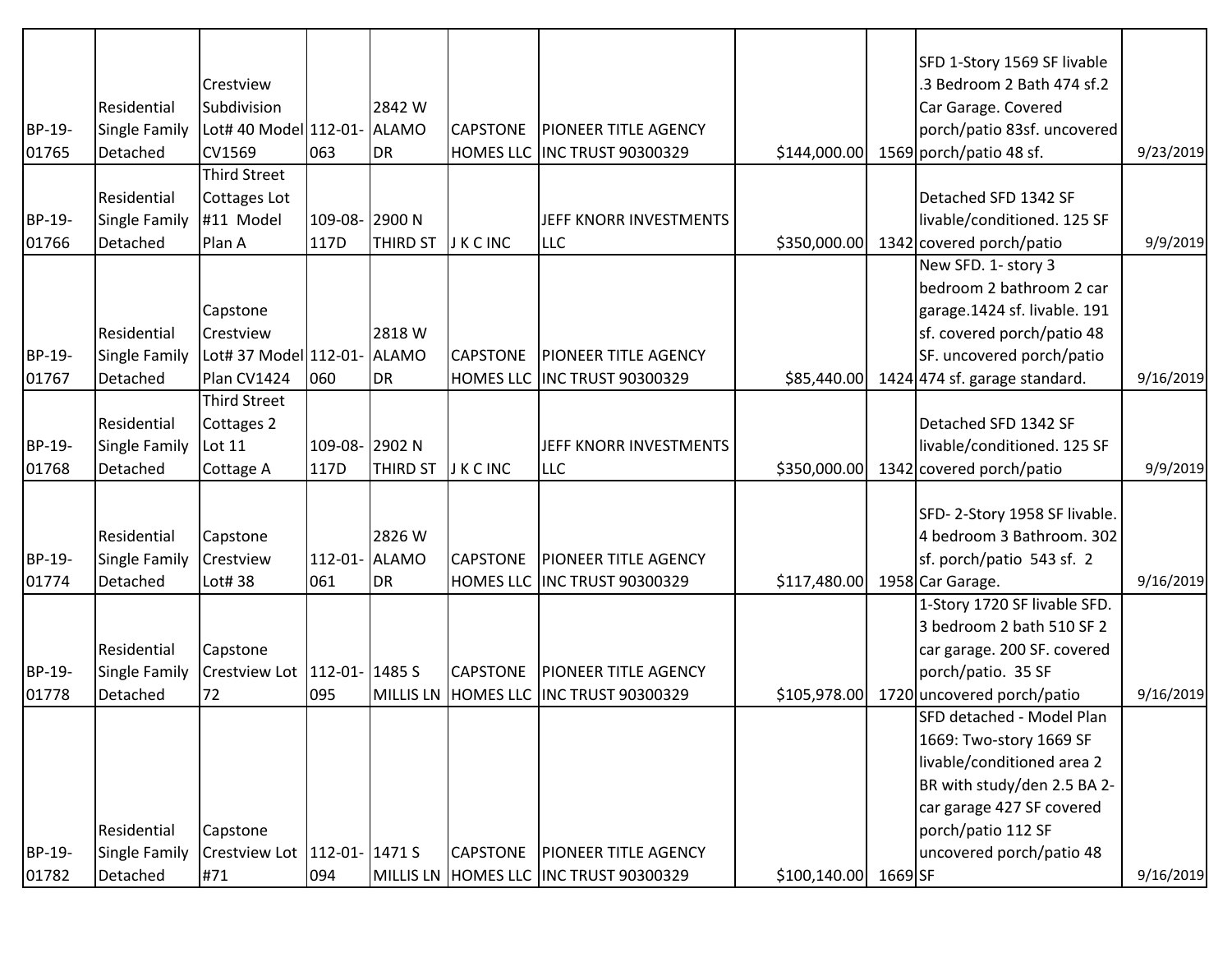|        |               |                      |                |                  |                           |                                 |              |            | New Single Family Dwelling:     |           |
|--------|---------------|----------------------|----------------|------------------|---------------------------|---------------------------------|--------------|------------|---------------------------------|-----------|
|        |               |                      |                | 2249 W           |                           |                                 |              |            | 3-BR; 2.5-BA; 2-story; 2-Car    |           |
|        | Residential   |                      |                | <b>MISSION</b>   | <b>EARTH PRO</b>          |                                 |              |            | Garage; 1531-SF livable; 429-   |           |
| BP-19- | Single Family |                      | 112-62-        | <b>TIMBER</b>    | <b>EXCAVATIN</b>          | <b>MOREFIELD DENNIS W &amp;</b> |              |            | SF garage; 198-SF usable        |           |
| 01845  | Detached      | Axxo SFR             | 336            | <b>CIR</b>       | G                         | <b>DOLORES A</b>                | \$150,000.00 |            | 1531 attic; 99-SF Covered porch | 9/25/2019 |
|        |               |                      |                |                  |                           |                                 |              |            | CV1569 SFD 1-Story 1569         |           |
|        |               |                      |                |                  |                           |                                 |              |            | SF livable .3 Bedroom 2 Bath    |           |
|        |               |                      |                |                  |                           |                                 |              |            | 474 sf.2 Car Garage.            |           |
|        | Residential   | <b>Crestview Lot</b> |                | 2849 W           |                           |                                 |              |            | Covered porch/patio 83sf.       |           |
| BP-19- | Single Family | 28 PZ-18-            | 112-01-        | <b>ALAMO</b>     | <b>CAPSTONE</b>           | <b>PIONEER TITLE AGENCY</b>     |              |            | uncovered porch/patio 48        |           |
| 01955  | Detached      | 00152-04             | 051            | DR               | <b>HOMES LLC</b>          | <b>INC TRUST 90300329</b>       | \$144,000.00 | $1569$ sf. |                                 | 9/30/2019 |
|        |               |                      |                | 769N             |                           |                                 |              |            |                                 |           |
| BP-19- |               |                      | 101-32- PINE   |                  | <b>HAVASU</b>             | LEMBKE FAMILY TRUST             |              |            | Tear off reroof no wood         |           |
| 01856  | Roofing       | Roof                 | 023            | <b>CLIFF DR</b>  | ROOFING                   | DTD 05-03-17                    | \$8,000.00   |            | shakes or shingles allowed      | 9/3/2019  |
|        |               |                      |                | 3223N            |                           |                                 |              |            |                                 |           |
| BP-19- |               |                      | 109-07-        | FOURTH           | <b>HAVASU</b>             | <b>FLAGSTAFF UNIFIED</b>        |              |            | Tear off reroof no wood         |           |
| 01857  | Roofing       | <b>FUSD Roof</b>     | 006            | <b>ST</b>        | <b>ROOFING</b>            | <b>SCHOOL DISTRICT #1</b>       | \$4,000.00   |            | shakes or shingles allowed      | 9/3/2019  |
|        |               |                      |                | 1484 W           |                           |                                 |              |            |                                 |           |
|        |               |                      |                | <b>UNIVERSI</b>  |                           |                                 |              |            |                                 |           |
|        |               |                      |                | <b>TY</b>        | <b>Behmer</b>             |                                 |              |            |                                 |           |
| BP-19- |               |                      |                | 112-22- HEIGHTS  | Industries                |                                 |              |            | Tear off reroof no wood         |           |
| 01863  | Roofing       | <b>Nelson Roof</b>   | 034            | DR <sub>N</sub>  | Inc                       | <b>NELSON NANCY</b>             | \$9,100.00   |            | shakes or shingles allowed      | 9/3/2019  |
|        |               |                      |                | 5108 E           | MAXIMUM                   |                                 |              |            |                                 |           |
| BP-19- |               |                      | 117-12         | SEMINOL          | ROOFING                   | POLK FAMILY TRUST DTD           |              |            | Tear off reroof no wood         |           |
| 01864  | Roofing       | Polk Roof            | 153            | E DR             | <b>INC</b>                | 06-15-91                        | \$8,000.00   |            | shakes or shingles allowed      | 9/3/2019  |
| BP-19- |               |                      | 102-08-        | 1310N<br>MCMILLA | <b>BIG SKY</b><br>ROOFING | <b>OLAFSON HAROLD &amp;</b>     |              |            | Tear off reroof no wood         |           |
| 01875  | Roofing       | <b>Olafson Roof</b>  | 020            | N RD             | <b>INC</b>                | <b>JOANN</b>                    | \$8,000.00   |            | shakes or shingles allowed      | 9/5/2019  |
|        |               |                      |                |                  | <b>BIG SKY</b>            |                                 |              |            |                                 |           |
| BP-19- |               | Good Oak             | 100-04- 208 W  |                  | <b>ROOFING</b>            |                                 |              |            | Tear off reroof no wood         |           |
| 01876  | Roofing       | Roof                 | 017            | DALE AVE INC     |                           | <b>FALES DERIK</b>              | \$9,000.00   |            | shakes or shingles              | 9/5/2019  |
|        |               |                      |                |                  | <b>BIG SKY</b>            | COLONY-JO DON                   |              |            |                                 |           |
| BP-19- |               |                      | 113-55- 4885 E |                  | <b>ROOFING</b>            | MANUFACTURED HOME               |              |            | Tear off reroof no wood         |           |
| 01877  | Roofing       | Minnick Roof         | 015            | DEAN AVE INC     |                           | <b>COMM LLC</b>                 | \$4,500.00   |            | shakes or shingles allowed      | 9/5/2019  |
|        |               |                      |                |                  |                           |                                 |              |            |                                 |           |
| BP-19- |               | Copeland             | 107-15- 2930 E |                  | <b>HAVASU</b>             |                                 |              |            | Tear off reroof no wood         |           |
| 01894  | Roofing       | Roof                 | 002A           | ROUTE 66 ROOFING |                           | <b>COPELAND JANET R</b>         | \$4,000.00   |            | shakes or shingles allowed      | 9/9/2019  |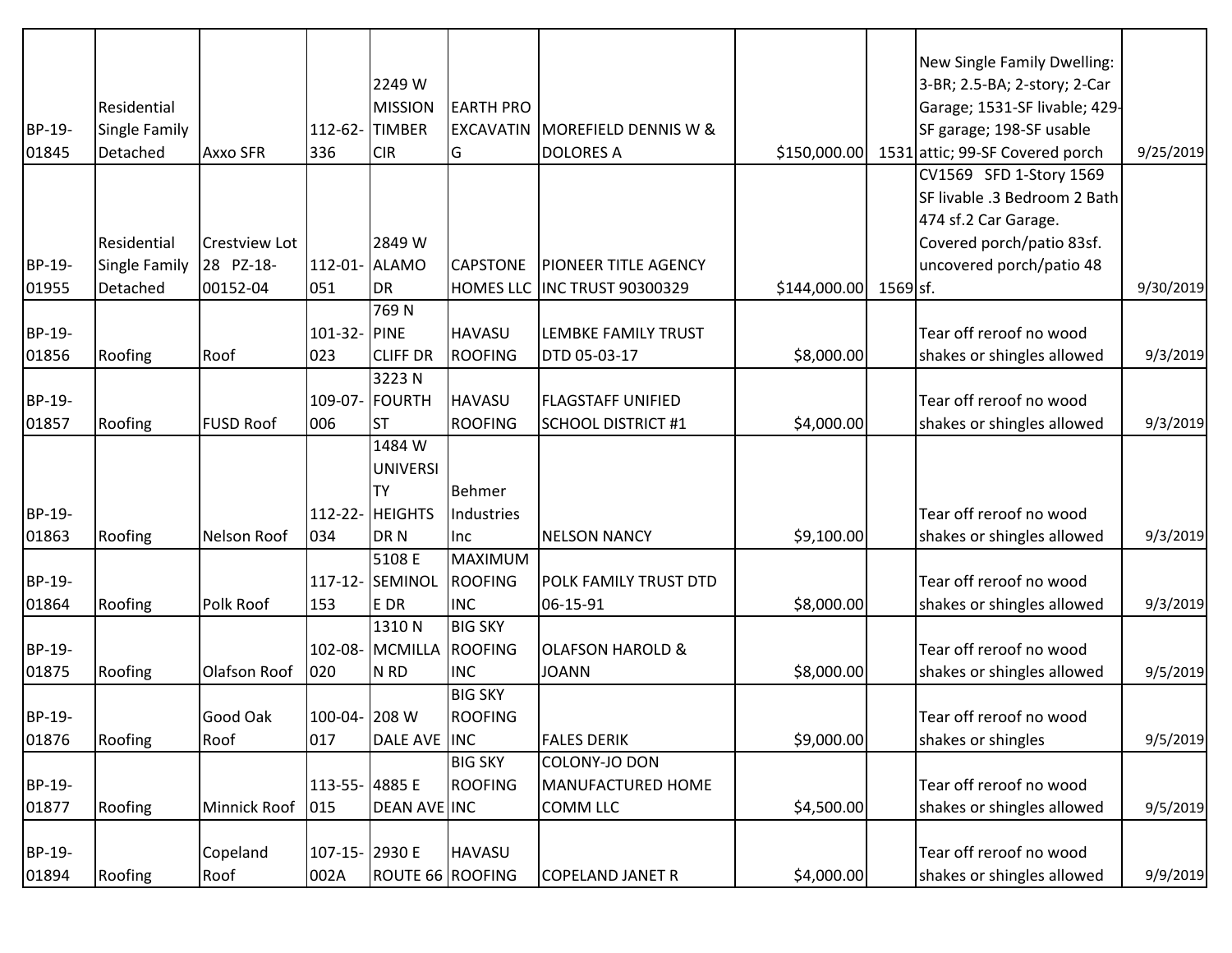|        |         |                    |                | 3553 S          | <b>IDEAL</b>       | <b>FLOOD TERRANCE J &amp;</b>    |             |                            |           |
|--------|---------|--------------------|----------------|-----------------|--------------------|----------------------------------|-------------|----------------------------|-----------|
| BP-19- |         |                    | 112-40- CHERYL |                 | ROOFING            | JIMMIE CAROL REVOCABLE           |             | Tear off reroof no wood    |           |
| 01895  | Roofing | Flood Roof         | 013            | DR              | <b>INC</b>         | LIVING TRUST DTD 04-06-          | \$9,500.00  | shakes or shingles allowed | 9/9/2019  |
|        |         |                    |                | 1770N           | <b>IDEAL</b>       |                                  |             |                            |           |
| BP-19- |         |                    | 114-09-        | <b>WAKOND</b>   | <b>ROOFING</b>     |                                  |             | Tear off reroof no wood    |           |
| 01896  | Roofing | Liles Roof         | 013            | A ST            | <b>INC</b>         | LILES JOSHUA & JOANNA            | \$12,400.00 | shakes or shingles allowed | 9/9/2019  |
|        |         |                    |                |                 |                    | <b>CARNES DARYL R &amp;</b>      |             |                            |           |
|        |         |                    |                | 3647 S          | <b>IDEAL</b>       | MACDONALD JANET M                |             |                            |           |
| BP-19- |         | MacDonalda         | 112-41- CHERYL |                 | ROOFING            | <b>REVOCABLE TRUST DTD 04-</b>   |             | Tear off reroof no wood    |           |
| 01897  | Roofing | Roof               | 032            | DR              | <b>INC</b>         | 28-09                            | \$9,150.00  | shakes or shingles allowed | 9/9/2019  |
|        |         |                    |                |                 |                    | <b>DRIES CAROL &amp; CHARLES</b> |             |                            |           |
| BP-19- |         |                    | 117-29- 2230 N |                 | All Seasons        | JR FAMILY TRUST DTD 11-          |             |                            |           |
| 01901  | Roofing | Dries Re Roof      | 112            | <b>RICKE LN</b> | Roofing LLC 13-06  |                                  | \$12,000.00 | Tear off and re roof       | 9/9/2019  |
|        |         |                    |                |                 |                    | <b>DRIES CAROL &amp; CHARLES</b> |             |                            |           |
| BP-19- |         |                    | 117-29- 2230 N |                 | All Seasons        | JR FAMILY TRUST DTD 11-          |             |                            |           |
| 01902  | Roofing | Dries Re-roof      | 112            | <b>RICKE LN</b> | <b>Roofing LLC</b> | 13-06                            | \$12,000.00 | Tear off and re roof       | 9/9/2019  |
|        |         |                    |                | 23 W            |                    |                                  |             |                            |           |
|        |         |                    |                | <b>SEPARATI</b> |                    |                                  |             |                            |           |
|        |         |                    |                | <b>ON</b>       | Behmer             |                                  |             |                            |           |
| BP-19- |         |                    | 112-59-        | <b>CANYON</b>   | Industries         |                                  |             | Tear off reroof no wood    |           |
| 01903  | Roofing | Gregory Roof       | 027            | <b>TRL</b>      | linc.              | <b>GREGORY SEAN T</b>            | \$12,000.00 | shakes or shingles allowed | 9/9/2019  |
|        |         |                    |                |                 | Lionheart          |                                  |             |                            |           |
|        |         |                    |                |                 | <b>Building</b>    |                                  |             |                            |           |
|        |         |                    |                |                 | land               |                                  |             |                            |           |
| BP-19- |         |                    | 108-04- 3435 N |                 | Investment         |                                  |             | Tear off reroof no wood    |           |
| 01904  | Roofing | <b>Conley Roof</b> | 085            | <b>PARK DR</b>  | s LLC              | <b>CONLEY CHRISTOPHER</b>        | \$8,100.00  | shakes or shingles allowed | 9/9/2019  |
|        |         |                    |                | 3200 W          | <b>IDEAL</b>       |                                  |             |                            |           |
| BP-19- |         |                    |                | 111-12- SHANNO  | <b>ROOFING</b>     | DAVIDSON RICHARD M &             |             | Tear off reroof no wood    |           |
| 01908  | Roofing | Davidson Roof 091  |                | N DR            | <b>INC</b>         | <b>CHRISTINE</b>                 | \$8,900.00  | shakes or shingles allowed | 9/10/2019 |
|        |         |                    |                |                 |                    |                                  |             |                            |           |
|        |         |                    |                | 1012W           | COCONINO           |                                  |             |                            |           |
| BP-19- |         | Muensch Re-        | 102-04- HAZEL  |                 | <b>ROOFING</b>     |                                  |             |                            |           |
| 01912  | Roofing | roof               | 013            | <b>WAY</b>      | <b>COMPANY</b>     | <b>MUESCH MARK G</b>             | \$6,900.00  | Tear off and re roof       | 9/10/2019 |
|        |         |                    |                | 1110N           | MAXIMUM            |                                  |             |                            |           |
| BP-19- |         |                    |                | 114-13- MARINA  | ROOFING            | <b>KOWITZ GERALD J TRUST</b>     |             | tear off/reroof no wood    |           |
| 01919  | Roofing | Kowitz ReRoof 043  |                | LN.             | <b>INC</b>         | DTD 5-19-1977                    | \$9,000.00  | shakes or shingles allowed | 9/10/2019 |
|        |         |                    |                | 520W            | <b>BIG SKY</b>     |                                  |             |                            |           |
| BP-19- |         |                    |                | 102-08- DEANNA  | <b>ROOFING</b>     |                                  |             | Tear off reroof no wood    |           |
| 01929  | Roofing | Guarino Roof       | 086            | DR              | <b>INC</b>         | <b>GUARINO ELAINE</b>            | \$3,500.00  | shakes or shingles allowed | 9/12/2019 |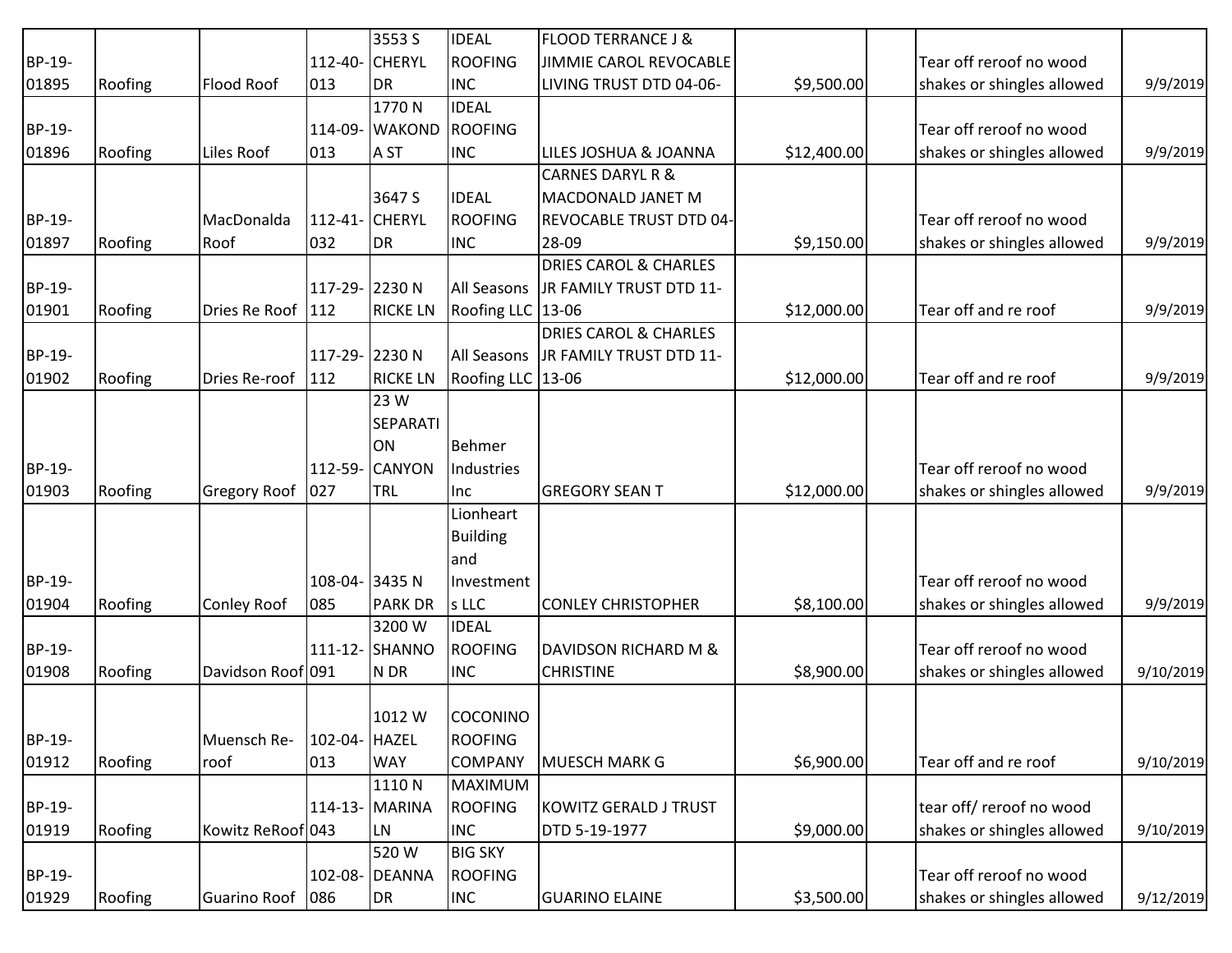|        |         |                       |                | 4972 E                  |                          |                                  |             |                            |           |
|--------|---------|-----------------------|----------------|-------------------------|--------------------------|----------------------------------|-------------|----------------------------|-----------|
|        |         |                       |                | SNOW                    |                          |                                  |             |                            |           |
| BP-19- |         |                       | 113-36- SHOE   |                         | <b>OWNER</b>             |                                  |             | Tear off reroof no wood    |           |
| 01930  | Roofing | <b>Watson Roof</b>    | 048            | <b>WAY</b>              | <b>BUILDER</b>           | <b>WATSON TONYAL</b>             | \$4,100.00  | shakes or shingles allowed | 9/12/2019 |
|        |         |                       |                | 21 E                    |                          |                                  |             |                            |           |
| BP-19- |         |                       | 110-07-        | <b>CEDAR</b>            |                          | <b>MAURER WENDY E &amp;</b>      |             | Tear off reroof no wood    |           |
| 01952  | Roofing | <b>Maurer Roof</b>    | 038C           | <b>AVE</b>              | Prowest                  | <b>ROBERT E</b>                  | \$15,225.00 | shakes or shingles allowed | 9/13/2019 |
|        |         |                       |                | 115 E                   |                          | <b>MCCLESKEY NANCY E</b>         |             |                            |           |
| BP-19- |         | McClesky              | 110-07- CEDAR  |                         |                          | RVCBL TRUST DTD 11-13-           |             | Tear off reroof no wood    |           |
| 01953  | Roofing | Roof                  | 035D           | <b>AVE</b>              | Prowest                  | 14                               | \$12,129.00 | shakes or shingles allowed | 9/13/2019 |
|        |         |                       |                |                         | <b>IDEAL</b>             |                                  |             |                            |           |
| BP-19- |         | <b>Cotter New</b>     |                | 111-17-2881 W           | <b>ROOFING</b>           |                                  |             |                            |           |
| 01964  | Roofing | Roof                  | 030            | <b>NORIA ST</b>         | <b>INC</b>               | <b>COTTER PAUL</b>               | \$7,200.00  | Tear off and re-roof       | 9/17/2019 |
|        |         |                       |                | 1623N                   |                          |                                  |             |                            |           |
|        |         | Shephard of           |                | <b>SAN</b>              | <b>IDEAL</b>             | SHEPHERD OF THE HILLS            |             |                            |           |
| BP-19- |         | the Hill Home 110-07- |                | <b>FRANCISC ROOFING</b> |                          | <b>EVANGELICAL LUTHERAN</b>      |             |                            |           |
| 01965  | Roofing | Re-roof               | 001            | <b>O</b> ST             | <b>INC</b>               | <b>CHURCH OF FLAGSTAFF</b>       | \$13,522.00 | tear off and re-roof       | 9/17/2019 |
|        |         |                       |                | 86 E                    | POLARIS                  |                                  |             |                            |           |
| BP-19- |         |                       |                |                         | 105-06- MOHAWK RESTORATI |                                  |             | Tear off reroof no wood    |           |
| 01966  | Roofing | Monday Roof           | 104            | DR                      | ON INC                   | MONDAY BEALE & HEIDI             | \$3,500.00  | shakes or shingles allowed | 9/17/2019 |
|        |         |                       |                | 194 E                   | POLARIS                  |                                  |             |                            |           |
| BP-19- |         |                       | 105-06-        |                         | MOHAWK RESTORATI         |                                  |             | Tear off reroof no wood    |           |
| 01967  | Roofing | <b>Yates Roof</b>     | 096            | <b>DR</b>               | ON INC                   | YATES BRANDON                    | \$3,500.00  | shakes or shingles allowed | 9/17/2019 |
|        |         |                       |                | 6564 E                  |                          |                                  |             |                            |           |
|        |         |                       |                | BRECKEN                 | POLARIS                  | <b>KASSMANN FRANK J &amp;</b>    |             |                            |           |
| BP-19- |         |                       | 117-27- RIDGE  |                         | <b>RESTORATI</b>         | JANET J REVOCABLE ;              |             | Tear off reroof no wood    |           |
| 01968  | Roofing | Kassman Roof 013A     |                | <b>WAY</b>              | ON INC                   | LIVING TRUST DTD 7-5-07          | \$2,800.00  | shakes or shingles allowed | 9/17/2019 |
|        |         |                       |                | 3100N                   |                          |                                  |             |                            |           |
|        |         |                       |                | FORT                    | POLARIS                  |                                  |             |                            |           |
| BP-19- |         | Museum of             | 111-01- VALLEY |                         | <b>RESTORATI</b>         | <b>MUSEUM OF NORTHERN</b>        |             | Tear off reroof no wood    |           |
| 01969  | Roofing | Northern Az           | 005D           | RD <sup></sup>          | ON INC                   | ARIZONA                          | \$16,817.00 | shakes or shingles allowed | 9/17/2019 |
|        |         |                       |                |                         | POLARIS                  |                                  |             |                            |           |
| BP-19- |         | Amundson              | 105-14- 4532 S |                         | <b>RESTORATI</b>         | <b>AMUNDSON MICHAEL A &amp;</b>  |             | Tear off reroof no wood    |           |
| 01971  | Roofing | Roof                  | 028            | KATHY RD ON INC         |                          | <b>LAUREN E</b>                  | \$3,500.00  | shakes or shingles allowed | 9/17/2019 |
|        |         |                       |                | 2921N                   |                          |                                  |             |                            |           |
| BP-19- |         |                       | 108-11- STEVES |                         | Surebuild                |                                  |             | Tear off reroof no wood    |           |
| 01980  | Roofing | Finger Roof           | 170            | <b>BLVD</b>             | <b>LLC</b>               | <b>FINGER STEVE &amp; VICKEY</b> | \$7,800.00  | shakes or shingles allowed | 9/19/2019 |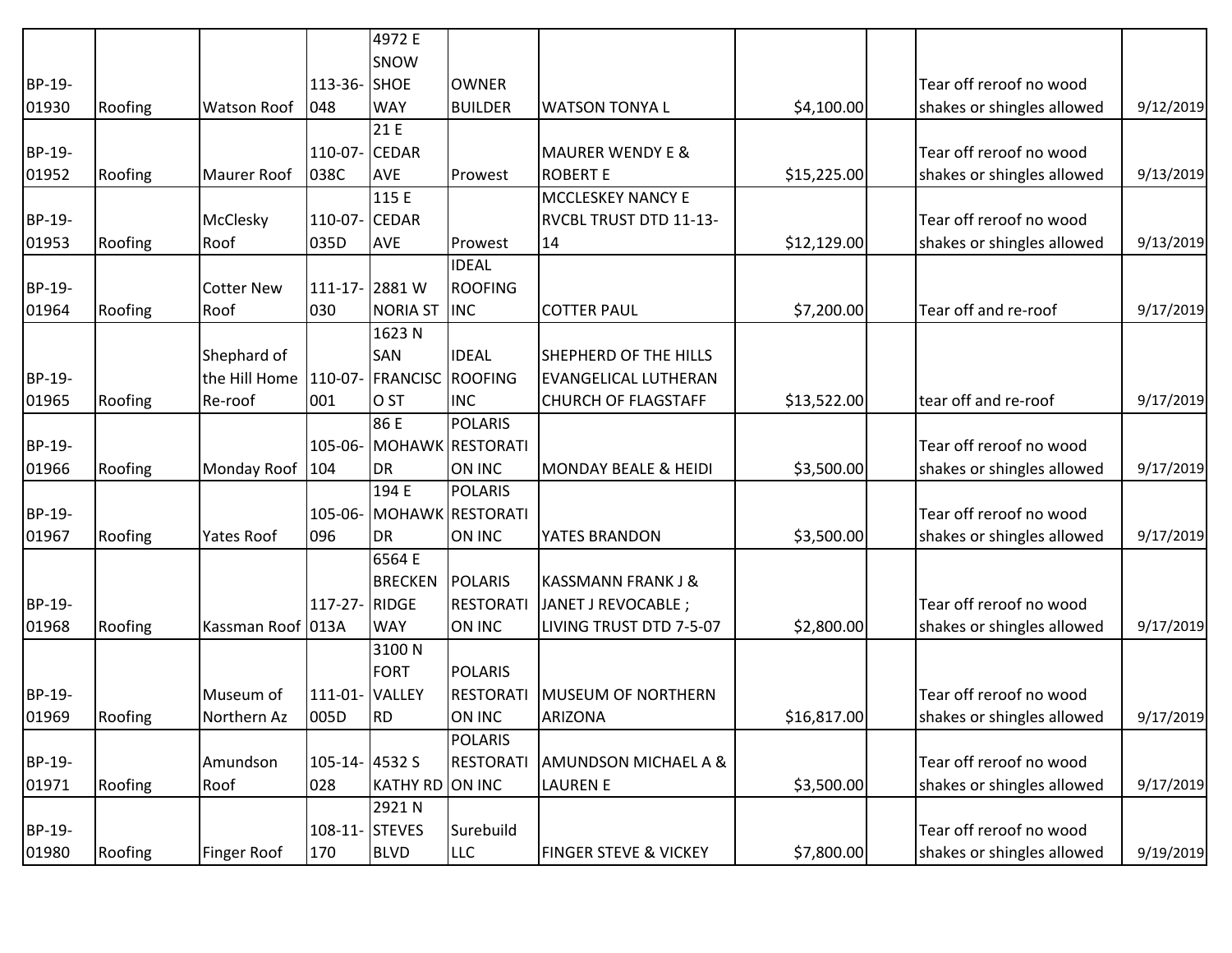|        |         |                    |                | 6862 E                   |                 |                                  |             |                            |           |
|--------|---------|--------------------|----------------|--------------------------|-----------------|----------------------------------|-------------|----------------------------|-----------|
| BP-19- |         |                    | 117-27- EAGLE  |                          | Surebuild       |                                  |             | Tear off reroof no wood    |           |
| 01981  | Roofing | Muetzel Roof 1095  |                | <b>CREST DR LLC</b>      |                 | <b>FUCHS URSULA</b>              | \$11,700.00 | shakes or shingles allowed | 9/19/2019 |
|        |         |                    |                | 3915 E                   | MAXIMUM         | <b>UNO THOMAS WAYNE</b>          |             |                            |           |
| BP-19- |         |                    |                | 106-11- KOKOPELL ROOFING |                 | MASAO & UNO CATHERINE            |             | Tear off reroof no wood    |           |
| 01982  | Roofing | Uno Roof           | 027            | <b>ILN</b>               | <b>INC</b>      | <b>DAVENPORT</b>                 | \$8,500.00  | shakes or shingles allowed | 9/18/2019 |
|        |         |                    |                | 3432 N                   | <b>IDEAL</b>    | <b>HAMMIT LOIS JONELL</b>        |             |                            |           |
| BP-19- |         |                    |                | 108-02- CHILDRES ROOFING |                 | LIVING TRUST DTD 06-13-          |             | Tear off reroof no wood    |           |
| 01985  | Roofing | Lois Roof          | 055            | <b>S</b> ST              | <b>INC</b>      | 16                               | \$9,700.00  | shakes or shingles allowed | 9/18/2019 |
| BP-19- |         |                    | 107-04- 2404 E |                          | Surebuild       |                                  |             | Tear off reroof no wood    |           |
|        |         |                    |                |                          |                 |                                  |             |                            |           |
| 01988  | Roofing | Larkin Roof        | 009D           | ROUTE 66 LLC<br>3891N    |                 | LARKIN JOHN C JR                 | \$8,000.00  | shakes or shingles allowed | 9/19/2019 |
| BP-19- |         |                    | 108-28- STEVES |                          | Surebuild       |                                  |             | Tear off reroof no wood    |           |
| 02001  | Roofing | Graham Roof 004    |                | <b>BLVD</b>              | <b>LLC</b>      | <b>GRAHAM GINGER GENE</b>        | \$4,500.00  | shakes or shingles allowed | 9/26/2019 |
|        |         |                    |                | 3580 S                   |                 |                                  |             |                            |           |
| BP-19- |         |                    | 112-40- CHERYL |                          | <b>HAVASU</b>   |                                  |             | Tear off reroof no wood    |           |
| 02007  | Roofing | <b>Faguy Roof</b>  | 026            | <b>DR</b>                | ROOFING         | <b>FAGUY DAVID &amp; KATHRYN</b> | \$15,000.00 | shakes or shingles allowed | 9/23/2019 |
| BP-19- |         |                    | 100-03-212W    |                          | <b>HAVASU</b>   |                                  |             | Tear off reroof no wood    |           |
| 02008  | Roofing | Garage Roof        | 002            | <b>ELM AVE</b>           | <b>ROOFING</b>  | <b>CAPORASO JAMES</b>            | \$10,000.00 | shakes or shingles allowed | 9/23/2019 |
|        |         |                    |                |                          |                 |                                  |             |                            |           |
|        |         |                    |                | 116 S                    | <b>COCONINO</b> |                                  |             |                            |           |
| BP-19- |         |                    |                | 104-01- O'LEARY          | <b>ROOFING</b>  |                                  |             | Tear off reroof no wood    |           |
| 02010  | Roofing | Barnese Roof   067 |                | <b>ST</b>                | <b>COMPANY</b>  | <b>BARNESE DINA</b>              | \$6,900.00  | shakes or shingles allowed | 9/23/2019 |
|        |         |                    |                | 2229 E                   | <b>BIG SKY</b>  |                                  |             |                            |           |
| BP-19- |         |                    | 107-04- SPRUCE |                          | ROOFING         |                                  |             | Tear off re-roof no wood   |           |
| 02031  | Roofing | Olson Roof         | 022A           | <b>AVE</b>               | <b>INC</b>      | G & M ASSETS LLC                 | \$29,500.00 | shakes or shingles allowed | 9/25/2019 |
|        |         |                    |                | 4830N                    | <b>BIG SKY</b>  |                                  |             |                            |           |
| BP-19- |         | <b>Chase Bank</b>  |                | 113-76- HIGHWAY ROOFING  |                 | <b>VALLEY NATIONAL BANK</b>      |             | Tear off. re-roof no wood  |           |
| 02032  | Roofing | Roof               | 005A           | 89                       | <b>INC</b>      | <b>ARIZONA NA NKA</b>            | \$5,000.00  | shakes or shingles allowed | 9/25/2019 |
|        |         |                    |                | 3365N                    | MAXIMUM         |                                  |             |                            |           |
| BP-19- |         | Lofsren            |                | 108-03- JAMISON          | ROOFING         | LOFGREN SHANE M &                |             | tear off reroof no wood    |           |
| 02037  | Roofing | Reroof             | 114            | <b>BLVD</b>              | <b>INC</b>      | <b>CHRISTA A</b>                 | \$8,500.00  | shakes or shingles allowed | 9/25/2019 |
|        |         |                    |                | 3955 S                   |                 |                                  |             |                            |           |
| BP-19- |         |                    | 105-03- LAKE   |                          | Surebuild       |                                  |             | Tear off reroof no wood    |           |
| 02051  | Roofing | Goswami Roof 049E  |                | MARY RD                  | <b>LLC</b>      | PATEL MAYA & RAJENDRA            | \$7,827.00  | shakes or shingles allowed | 9/26/2019 |
|        |         |                    |                | 4474 E                   | <b>IDEAL</b>    |                                  |             |                            |           |
| BP-19- |         |                    |                | 113-57- HOLLYGR          | ROOFING         | CADGENE-COOK                     |             | Tear off reroof no wood    |           |
| 02064  | Roofing | Cook Roof          | 146            | <b>EEN RD</b>            | <b>INC</b>      | <b>JACQUELINE</b>                | \$7,000.00  | shakes or shingles allowed | 9/27/2019 |